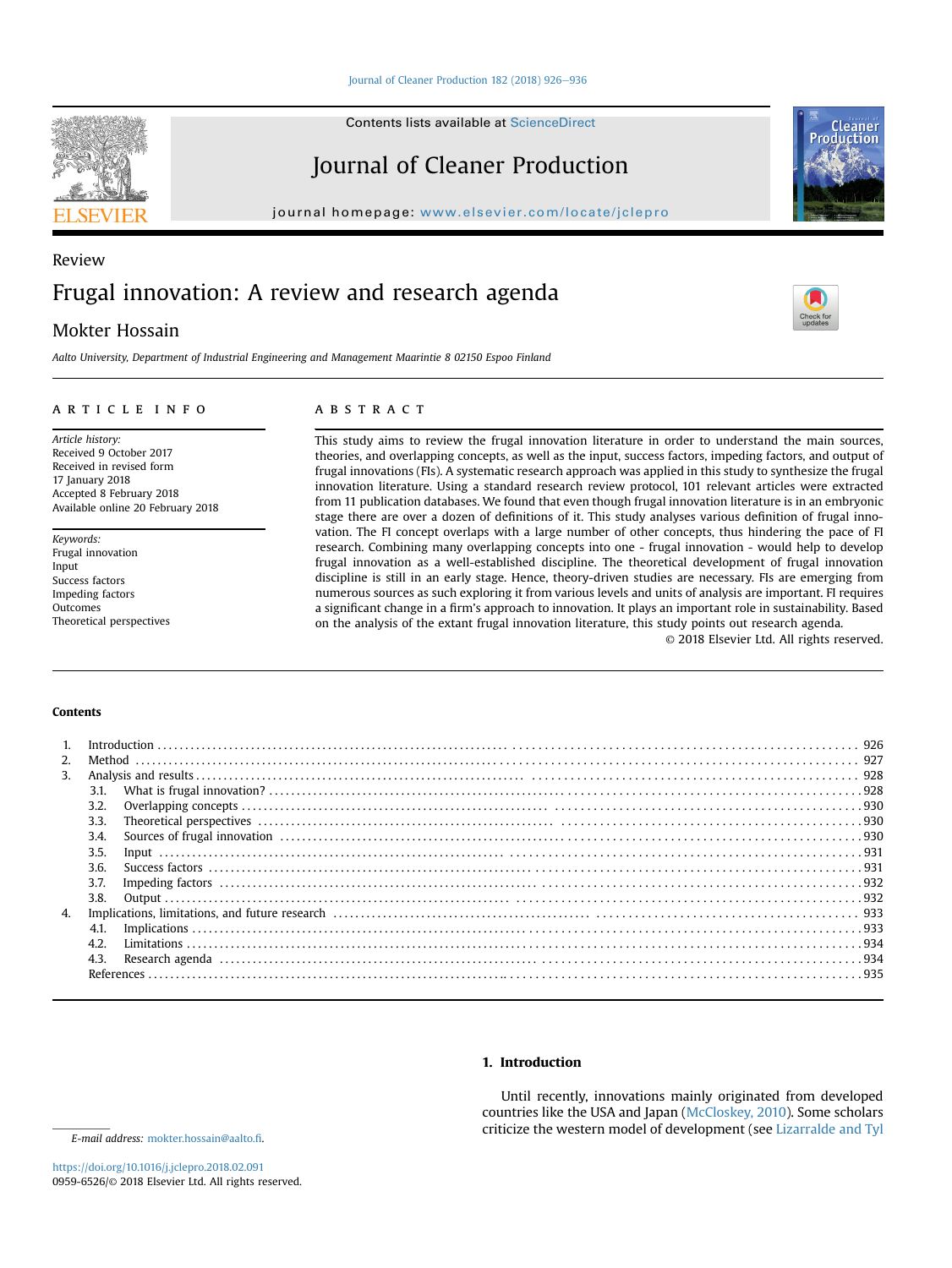<span id="page-1-0"></span>[\(2017\)\)](#page-9-0). Many firms and individuals from developing countries are emerging with frugal innovations (FIs) ([Rosca et al., 2017\)](#page-10-0). FIs tend to emphasize sustainability more than the mainstream innovations ([Lev](#page-9-0)ä[nen et al., 2015](#page-9-0)). [Hossain et al. \(2016;](#page-9-0) p. 133) define "frugal innovation as a resource scarce solution (i.e., product, service, process, or business model) that is designed and implemented despite financial, technological, material or other resource constraints, whereby the final outcome is significantly cheaper than competitive offerings (if available) and is good enough to meet the basic needs of customers who would otherwise remain un(der)served." There are numerous types of FIs in practice. Some prominent examples of FIs include cars, medical devices, health services, solar energy, refrigerators, and water purifiers ([Hossain, 2017](#page-9-0)). GE's handheld ECG machine MAC 400 costs US\$800. It has reduced the cost of an ECG scan in the developing countries like India down to just US\$1.0 compared to about US\$20 in the developed countries. As transportation systems are not well developed in most of the developing countries, instead of bringing patients to a nearby hospital, this portable machine can be taken a patient's place which may be far away from a nearby hospital. The MAC 400 ECG machine is also used in developed countries in places, such as emergency rooms and ambulances. Frugal innovations are being developed from the grassroots level. For example, a clay fridge Mitticool was invented by a school dropout Mansukhbhai Prajapati from Gujarat, India. The fridge costs less than US\$100 and it does not need electricity and keep food items fresh for several days naturally. Frugal innovations like MAC 400 ECG machine and Mitticool fridge show a novel way to serve low-income customers. Numerous frugal innovations are successfully serving low-income customers (see [Hossain, 2017\)](#page-9-0).

The academic knowledge on FI is sparse [\(Simula et al., 2015\)](#page-10-0). Frugal innovation offerings are generally good enough to fulfil the needs of local consumers in developing countries, yet they are significantly less expensive than alternative offerings [\(Ancarani](#page-9-0) [et al., 2014;](#page-9-0) [Rao, 2013\)](#page-10-0). Even though such innovations are primarily aimed at low-income customers in developing countries, some of them trickle up to developed countries [\(Zedtwitz et al., 2015\)](#page-10-0). Scholars argue that FIs aim to disrupt existing innovation paradigms with significant cost reductions on the one hand and maintain customer value on the other [\(Knorringa et al., 2016](#page-9-0)). The characteristics of FIs are different to those of mainstream innovations, so they need to be understood from novel perspectives. FIs therefore need different theories for several key reasons, such as (1) the geographical context is different  $(Rao, 2013)$ ; (2) the diffusion pattern is different ([Hossain et al., 2016](#page-9-0)); (3) they need a different business model ([Zeschky et al., 2011\)](#page-10-0); and (4) they need a different distribution channel ([Simula et al., 2015](#page-10-0)). Some scholars argue that FIs provide opportunities for firms to mitigate poverty, while others regard FIs as nothing more than a new way for capitalists to exploit underprivileged customers (see [Knorringa et al.,](#page-9-0) [2016\)](#page-9-0).

FI has become a central innovation topic that is predominantly focused on developing countries. A significant number of studies into FI have emerged in recent years, and the FI concept overlaps with many other concepts ([Agarwal et al., 2017](#page-9-0)). The research stream into frugal innovation has also proceeded in a number of paths, and the diffusion of the frugal innovation concept through the academic literature and practices has emerged in an unorganized and convoluted fashion. Several review papers on frugal innovation literature and related topics have provided some insights through distinct lenses [\(Agarwal et al., 2017; Hossain, 2017;](#page-9-0) [Rosca et al., 2017; Zeschky et al., 2014a,b\)](#page-9-0). [Agarwal et al. \(2017\)](#page-9-0) reviewed the literature for constraint-based innovations originating from emerging economies. [Hossain \(2017\)](#page-9-0) systematically explored various frugal innovation cases through industry-wise classification. In addition, [Rosca et al. \(2017\)](#page-10-0) identified the role of frugal innovation in sustainability, while [Tiwari et al. \(2016\)](#page-10-0) conducted bibliometric analyses to identify key sources of scholarly influence. They shed light on issues, such as the publication of articles over the 2010-2016 period, the most frequently used keywords, and influential authors. [Pansera et al. \(2017\)](#page-10-0) also conducted a review of innovation concepts emerging from developing countries, with frugal innovation being one such concept. They also explored how the frugal innovation concept has evolved over the years and identified some key findings.

The above studies have certainly enriched our understanding on FIs, yet there are still numerous issues to explore to enhance our knowledge further. Our study takes a different approach. It aims to review the frugal innovation literature in order to understand how the concept is defined in the literature, what are the overlapping concepts, theoretical perspectives, and sources of frugal innovation. We adopt the widely accepted view of an input-process-output  $(I-P-O)$  framework [\(Ghezzi et al., in press\)](#page-9-0) to explore input, success factors, impeding factors, and output of FIs. Thus, this study provides novel insights on frugal innovation literature.

The paper is structured as follows. The following section describes the method employed for the review. The subsequent section then synthesizes the frugal innovation literature, while the final section discusses the implications, limitations, and research agenda.

#### 2. Method

This study applied a systematic literature review (SLR) approach (Tranfi[eld et al., 2003; Hossain and Anees-ur-Rehman, 2016\)](#page-10-0). The SLR approach helps to overcome a number of drawbacks of the traditional narrative literature review approach (Tranfi[eld et al.,](#page-10-0) [2003\)](#page-10-0). A systematic review is rigorous, replicable, and transparent. The SLR approach comprises the following distinct steps: (1) define the research question, (2) design the plan, (3) search for literature, (4) apply the exclusion and inclusion criteria, (5) apply quality assessment, and (6) synthesize the literature ([Jesson et al.,](#page-9-0) [2011](#page-9-0): p.12; Tranfi[eld et al., 2003](#page-10-0)). Following the above steps, we defined the research question based on the description in the introduction section. Next, we planned the research protocol. We considered 11 major databases to search relevant literature (Table 1). As the search term, "frugal innovation" was used for all databases. For the ABI/INFORM Complete database, the full-text, peer-reviewed, and scholarly journals properties were selected to find articles that were academic in nature. On the EBSCO database, we also selected full-text and peer-reviewed as search limitations. On the Emeralds and IEEE Xplore databases, we did not impose any search limitations. The same search technique was also used for Sage Premier, ScienceDirect, Scopus, Taylor & Francis, and Web of

| Table 1                                                  |
|----------------------------------------------------------|
| Process and steps of searching for appropriate articles. |

| <b>Databases</b>    | No. of retrieved articles |
|---------------------|---------------------------|
| ABI/INFORM Complete | 63                        |
| <b>EBSCO</b>        | 28                        |
| Emeralds            | 41                        |
| <b>IEEE Explore</b> | 8                         |
| InderSciences       | $\overline{2}$            |
| Sage Premier        | 24                        |
| ScienceDirect       | 99                        |
| Scopus              | 44                        |
| Taylor & Francis    | 63                        |
| Web of Science      | 63                        |
| Wiley               | 44                        |
| Total               | 479                       |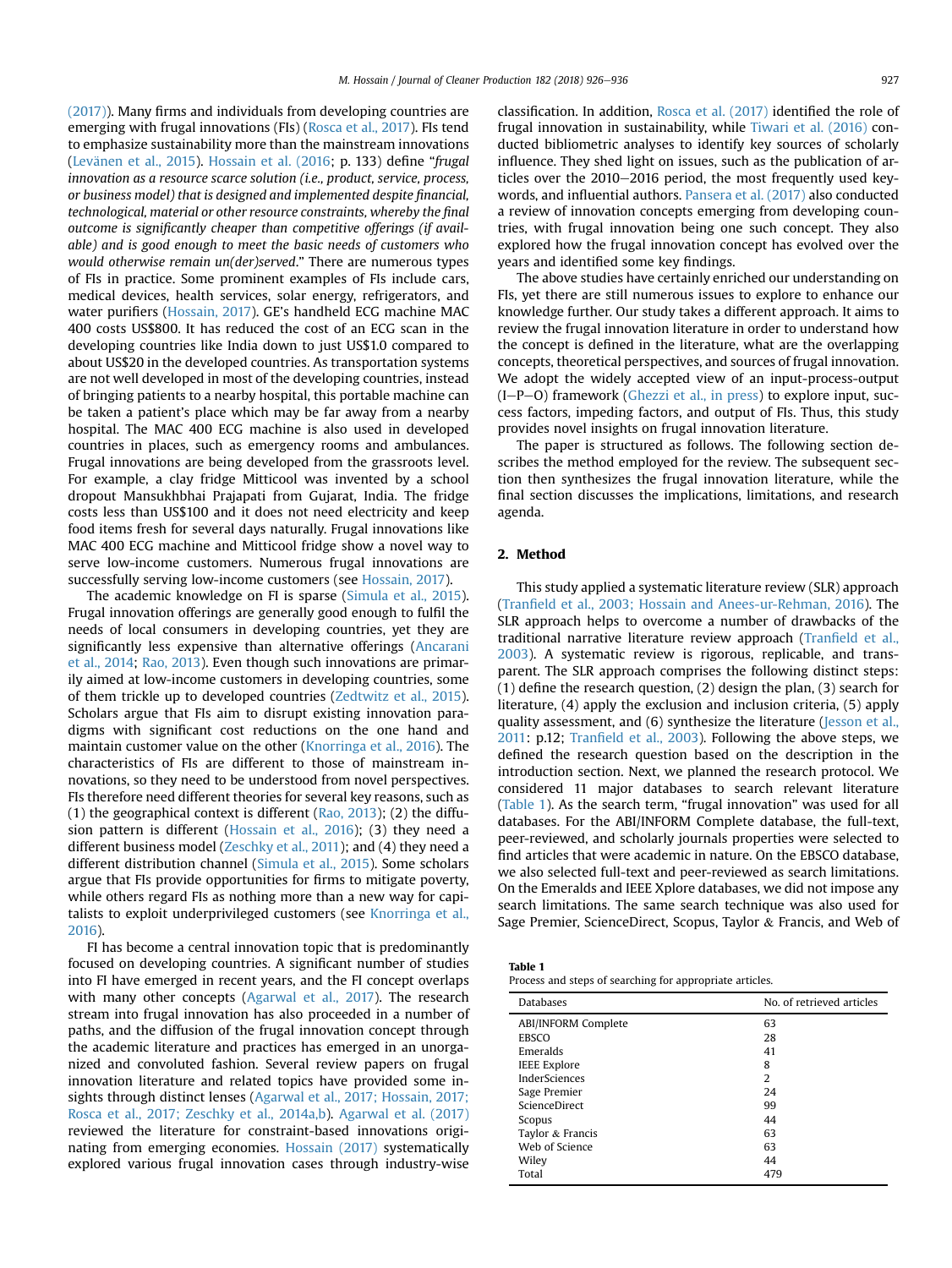Science. According to the categories on the Scopus and Web of Science databases, articles have been mainly published in fields, such as business and management, engineering, computer science, environmental science, medicine, and energy. As frugal innovation is a recent phenomenon, so we have not imposed any date limitations when searching. The search was conducted in May 2017. Fig. 1 depicts the overall search process for articles.

Some 479 documents were retrieved from the 11 databases, as shown in [Table 1.](#page-1-0) We became aware that a large number of articles were duplicated over several databases, so we removed 98 such duplicates (i.e., those listed more than once in the spreadsheet). Of the 381 remaining documents, we removed 39 because they were interviews, short communications, or books, and as such, they were beyond the scope of our review. Next, we narrowed down the documents according to whether the term "frugal innovation" was mentioned in the title, abstract, or list of keywords. We found 97 such documents. In addition, we read the abstracts and main bodies of the remaining documents to establish whether each article focused on frugal innovation using alternative terminology, resulting in 18 more documents.

All 115 (97  $+$  18) articles were then uploaded to the NVivo program, which is widely used for general coding purposes ([Gibbs,](#page-9-0) [2002](#page-9-0)) but also recently for literature synthesis [\(Hossain, 2017](#page-9-0)). We read each article thoroughly and coded the necessary findings from each document. The coding was conducted based on the objective of the study, including consideration of the framework presented in [Fig. 2.](#page-3-0) I-P-O framework has been incorporated from [McGrath](#page-9-0) [\(1964\)](#page-9-0). This framework has been applied as a key foundation in various studies of management discipline (see [Simsek, 2009;](#page-10-0) [Ghezzi et al., in press](#page-10-0)). It helps to identify the input, output and associated success and impeding factors of the phenomenon under study. The main components of the  $I-P-O$  framework have been adopted from the studies on process models. The framework is used to review and interpret the literature and a recent literature review paper on crowdsourcing has used the framework [\(Ghezzi et al., in](#page-9-0) [press\)](#page-9-0). While adopting the I-P-O framework, we have considered the success and impeding factors as two key elements for the process part.

Coding was conducted based on pre-determined themes which have been mentioned in the introduction. We collected definition of frugal innovation under a code name  $-$  definition; another theme was labeled as overlapping concepts that aggregates concepts that overlap with the frugal innovation concept. In the selected article, we identified the other concepts that are used to explore the frugal innovation phenomenon. Theoretical issues are collected under a theme called theoretical perspectives. We identified the theories that are applied, mentioned and pointed out in the articles.

We listed various sources of frugal innovation under the sources of frugal innovation theme. Sources of frugal innovation mainly include SMEs from developed and developing countries, western multinationals, emerging multinationals, NGOs, and state organizations. Coding for sources of frugal innovation was conducted considering the above sources. In the same vein, input, success factors, impeding factors and output are used as themes to collect relevant knowledge on them. For input, we identified the key inputs that are used for frugal innovation. The factors that are considered for the success of frugal innovation are coded under the success factors. Similar approach is applied for the impeding factors. For output, we identified the key output of the frugal innovations.

Necessary memos were taken throughout the coding process. All coded texts and memos were then downloaded from the NVivo to a word file and synthesized in order to map the frugal innovation literature. In the coding process, we found additional nine articles that are cited in the reviewed articles and suitable for inclusion. Even though the FI concept was not mentioned directly in these articles, they explored the same basic context with different labels. During the coding process, 23 articles were also excluded because they did not contribute enough to warrant inclusion. Therefore, the final number of articles reviewed in this study was 101. A synthesized summary of the FI literature is presented in the following section.

#### 3. Analysis and results

This section is organized as follows. Firstly, we comprehensively discuss the various definitions available in the existing literature. Secondly, we discuss concepts that overlap with the frugal innovation concept. Thirdly, we discuss the main theories that are employed in the literature. Fourthly, the main sources of FI are presented. Finally, we explore the input, success factors, impeding factors, and output of frugal innovation.

#### 3.1. What is frugal innovation?

The origin of the frugal innovation concept is not clearly known. Moreover, no study in the frugal innovation literature emphatically mentioned the origin of the concept. The earliest journal paper on frugal innovation appeared on the Web of Science database was contributed by [Zeschky et al. \(2011\).](#page-10-0) In popular press, the concept was introduced in 2010 by The Economist (economist.com/node/ 15879359). However, the frugal innovation concept stems from the "frugal engineering" concept coined in 2006 by Carlos Ghosn, the Chairman and CEO of the Renault-Nissan Alliance. Frugal innovation is defined in many ways [\(Hossain et al., 2016\)](#page-9-0). We have



Fig. 1. The process and steps of article selection.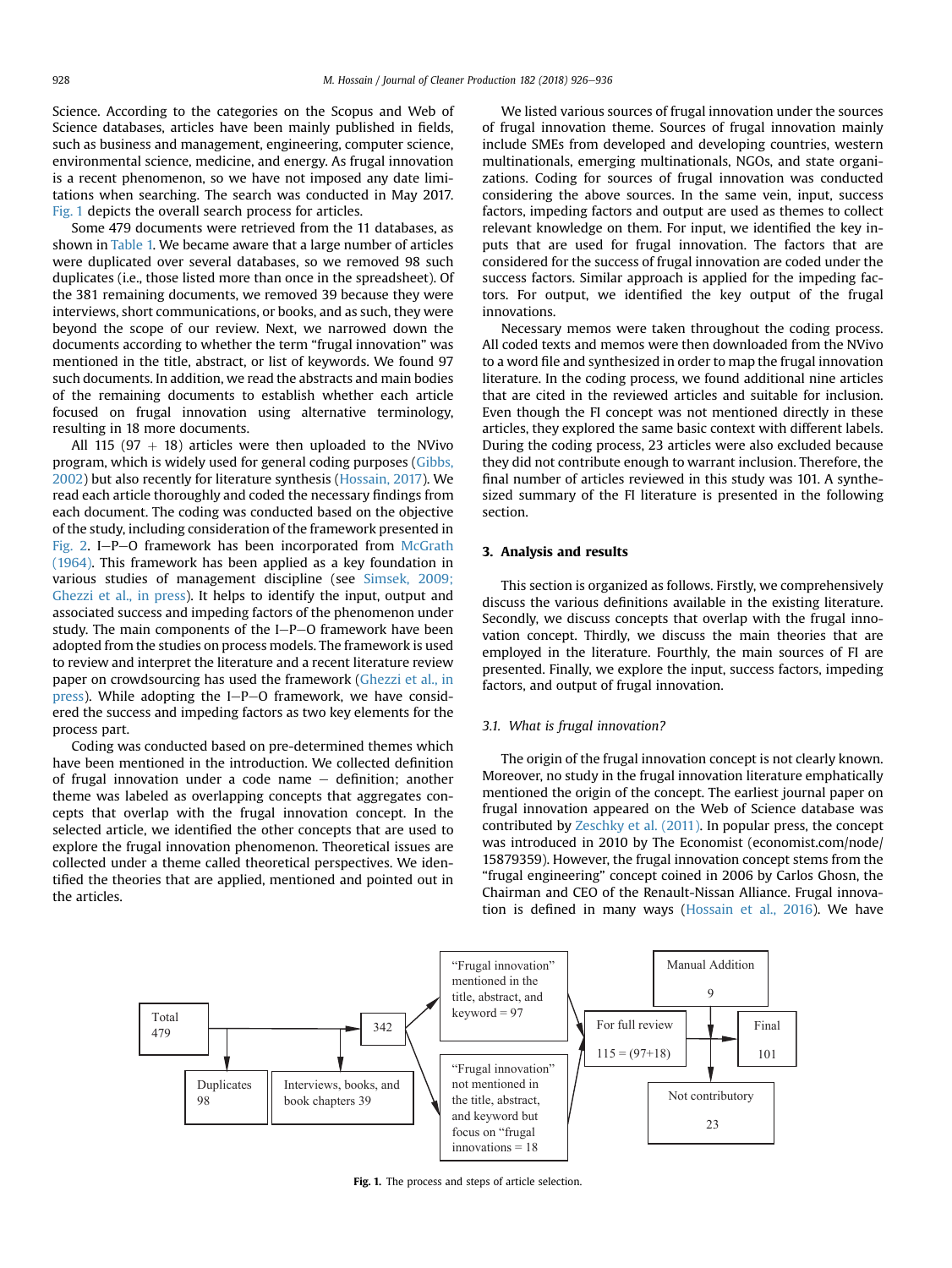<span id="page-3-0"></span>

Fig. 2. A framework of frugal innovation process.

identified the definitions of frugal innovation that are mentioned in the articles. The list of the definitions has been developed based on the comprehensive search. Table 2 includes a list of representative definitions of frugal innovation.

[Pisoni et al. \(2017\)](#page-10-0) found that the definition of frugal innovation has evolved based on three broad ways: product-oriented definition in 2012 $-$ 2013, market-oriented definition in 2014 $-$ 2015, and criteria-oriented definition in 2016-2017. [Gupta \(2012\)](#page-9-0) considers FI as a new management philosophy that integrates the needs at the base of the pyramid (BoP) as a starting point to develop solutions that differ greatly from the established solutions, as cited in [Brem and Wolfram \(2014,](#page-9-0) p. 36). FIs result in products that are low cost but good enough, and the business models for FIs originate in, and for, developing countries [\(George et al., 2012](#page-9-0)). [Malik and](#page-9-0) [Aggarwal \(2012\)](#page-9-0) argue that FI is an EMNC's capability to imitate, design, and manufacture products and services using existing technologies while exploiting small-scale and flexible operations, readily accessible raw materials, and other local resources. [Rosca](#page-10-0) [et al. \(2017\)](#page-10-0) argue to define frugal innovation based on the following criteria: (1) the level of manufacturing versus the state in the respective economic area, (2) location of the main processes and part of innovation development, and (3) the direction of

#### innovation.

[Weyrauch and Herstatt \(2017\)](#page-10-0) reviewed the literature to find criteria to define frugal innovation. They propose the following three criteria for defining frugal innovation: substantial cost reduction, a concentration on core functionalities, and an optimized performance level. The definition of [Agarwal et al. \(2017\),](#page-9-0) meanwhile, asserts that a frugal innovation is an affordable "good enough" quality product for resource-constrained consumers. [Zeschky et al. \(2014b\)](#page-10-0) argue that frugal innovation entails a higher technical novelty and greater market novelty than a "good-enough" innovation. [Basu et al. \(2013\)](#page-9-0) consider frugal innovation as an innovative process design.

Some scholars include marketing and organizational methods as elements of FI. Other scholars have defined FI in similar ways ([Ojha, 2014;](#page-9-0) [Paunov, 2013;](#page-10-0) [Soni and Krishnan, 2014](#page-10-0)). Some scholars consider FIs as high-end technologies and services, while others tend to argue toward the "good enough" end of the spectrum. Moreover, many scholars claim that FIs are developed using locally available resources, easily accessible raw materials, and the exclusion of non-essential features. Successful FIs are sometimes characterized as breakthrough innovations ([Tiwari and Herstatt, 2014\)](#page-10-0). [Hossain et al. \(2016\)](#page-9-0) provide a long and comprehensive definition

#### Table 2

| Some representative definitions of frugal innovation. |  |
|-------------------------------------------------------|--|
|-------------------------------------------------------|--|

| Reference                              | Definition                                                                                                                                                                                                                                                                                            |
|----------------------------------------|-------------------------------------------------------------------------------------------------------------------------------------------------------------------------------------------------------------------------------------------------------------------------------------------------------|
| Agarwal et al. (2017)                  | "Frugal innovation is "good-enough," affordable products that suffice the needs of resource-constrained consumers."                                                                                                                                                                                   |
| Agnihotri (2015)                       | "Frugal innovation refers to products and services that are developed under resource constraints."                                                                                                                                                                                                    |
| Basu et al. (2013)                     | "Frugal innovation is also an innovation process design in which customers are the key focus to develop accessible, adaptable, affordable, and<br>appropriate products."                                                                                                                              |
| <b>Brem and Wolfram</b><br>(2014)      | "Frugal innovation has low to medium sophistication, medium sustainability, and medium emerging market orientation."                                                                                                                                                                                  |
| Cunha et al. (2014)                    | "Frugal innovation to be product innovation when there is a scarcity of affluent customers and distinguish it from bricolage, which is when<br>material resources are scarce, and from improvisation, when time is scarce."                                                                           |
| George et al. (2012)                   | "Frugal innovation is  innovative, low-cost and high-quality products and business models originating in developing countries and<br>exportable to other developing countries or even the developed world, often termed as 'frugal innovation'."                                                      |
| Gupta (2012)                           | "FI is a new management philosophy, which integrates the needs of the base of the pyramid (BoP) market as a starting point to develop solutions<br>that are expected to be very different from the alternative solutions."                                                                            |
| Hossain et al. (2016)                  | "Frugal innovation is a resource scarce solution (i.e., product, service, process, or business model) that is designed and implemented despite<br>financial, technological, material or other resource constraints, whereby the final outcome is significantly cheaper than competitive offerings (if |
|                                        | available) and is good enough to meet the basic needs of customers who would otherwise remain un(der)served".                                                                                                                                                                                         |
| Kuo (2014)                             | "Frugal innovations are products and services that focus on crucial needs, spare resource use or eliminate non-essential features in the design<br>process."                                                                                                                                          |
| Sharma and Iyer (2012)                 | "Frugal innovation stems from resource scarcity: utilizing limited resources to meet the needs of low-income customers."                                                                                                                                                                              |
| <b>Weyrauch and Herstatt</b><br>(2017) | "Frugal innovation consists of three attributes: substantial cost reduction, concentration on core functionalities, and optimized performance<br>level."                                                                                                                                              |
| Zeschky et al. (2014a)                 | "Frugal innovations are typically built on new product architectures that enable entirely new applications at much lower price points than<br>existing solutions."                                                                                                                                    |
| Zeschky et al. (2014b)                 | "Frugal innovation has a higher technical novelty and a higher market novelty than good-enough innovation and cost innovation."                                                                                                                                                                       |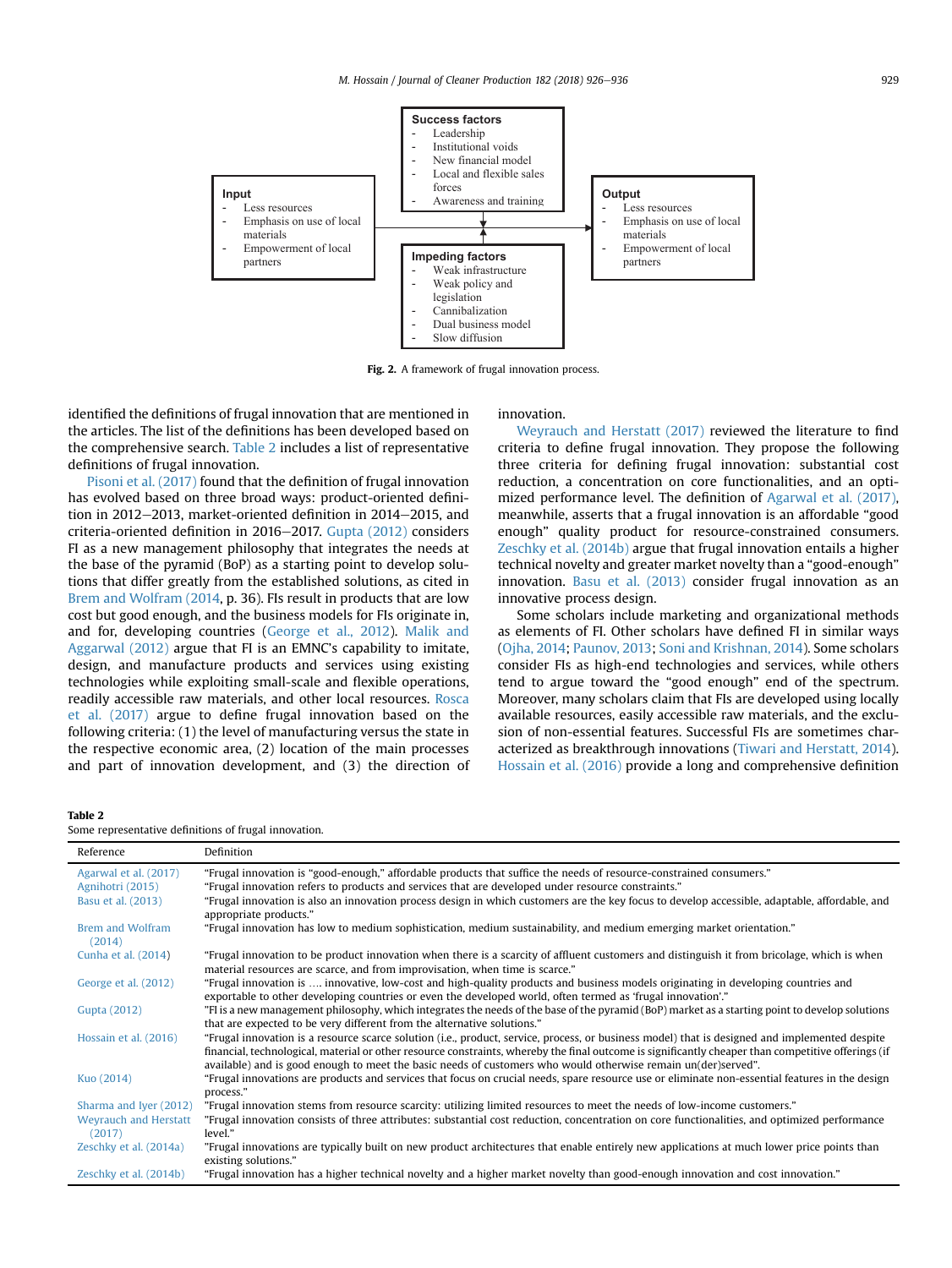that considers frugal innovation as a product, service, process, or business model. We also see frugal innovation along the line of this comprehensive definition. In summary, scholars have defined FI, emphasizing traditional multinationals (MNCs), emerging multinationals (EMNCs), local firms, and the community level as sources of FI. All these definitions involve low-income customers whose main deciding factor in the purchasing decision is the price.

### 3.2. Overlapping concepts

The FI concept overlaps with numerous other concepts, and several studies have defined and delineated various concepts that overlap with the FI concept (see [Agarwal and Brem, 2012;](#page-9-0) [Agnihotri, 2015;](#page-9-0) [Ahuja and Chan, 2014b; Brem and Wolfram,](#page-9-0) [2014; Christensen et al., 2006; Grover et al., 2014; Rosca et al.,](#page-9-0) [2017; Zeschky et al., 2014a,b](#page-9-0)). Some of these concepts are specific to certain countries, such as Gandhian and Jugaad innovation in India, Jiejian Chuangxin in China, Gambiarra and Jeitinho in Brazil, and Kanju and Jua kali in Africa ([Prabhu and Jain, 2015; Nair et al.,](#page-10-0) [2015](#page-10-0)). Some are embedded in developing countries, namely BoP innovation, catalytic innovation, cost innovation, good-enough innovation, inclusive innovation, indigenous innovation, resourceconstrained innovation, and value innovation ([Rosca et al., 2017\)](#page-10-0). In relation to FI, some concepts exist in the linkage between developing and developed countries, such as disruptive innovation, grassroots innovation, blowback innovation, reverse innovation, and trickle-up innovation [\(Hossain et al., 2016; Rosca et al., 2017\)](#page-9-0). The last three of these concepts emphasize the flow of innovation from developing to developed countries. These various overlapping concepts have mostly developed in isolation, and this is preventing FI from becoming an established research field. Most concepts do not include the aspect of sustainability. We are aware of the fact that sustainability is a nebulous term and there are a plethora of definitions of it ([Gatto, 1995\)](#page-9-0). Our understanding of sustainability is in line with the following statement: sustainability means the "development that meets the needs of the present without compromising the ability of future generations to meet their own needs" [\(Brundtland, 1987\)](#page-9-0).

Among the overlapping concepts, FI perhaps enjoys its closest relation with BoP innovation, although BoP innovation only focuses on poorer customers with annual incomes of less than \$1500 [\(Hart](#page-9-0) [and Christensen, 2002\)](#page-9-0). In contrast, FI focuses on developing countries that include both low-income customers and an emerging middle-income segment ([Hossain et al., 2016; Knorringa](#page-9-0) [et al., 2016\)](#page-9-0). The scope of FI is therefore clearly broader than that of BoP innovation. On the other hand, FI does include most characteristics of the other overlapping concepts.

#### 3.3. Theoretical perspectives

Frugal innovation is in a state of infancy from a theoretical perspective. Theoretical discourse in the frugal innovation literature is sparse. Several theories are cited in the literature. However, these theories are used largely as sweeping statements without any rigorous exploration. We identified the theories that are referred in the frugal innovation literature. The main theories employed in the FI literature include resource dependency theory, diffusion theory, disruptive innovation theory, institutional theory, network theory, organizational theory, international product life cycle theory, and transaction theory. Their discussion in the literature is very limited as such any quantitative analysis of cited theories is not useful. Some studies point out to explore frugal innovation through the lens of sustainability and open innovation ([Hossain, 2013, 2018\)](#page-9-0). Among the listed theories, the significance of resource dependency theory, diffusion theory, disruptive innovation theory, institutional theory are crucial for frugal innovation and frequently - directly and indirectly - cited in the literature. Studies are mostly fall in the business and management category with an overlap on disciplines, such as engineering, social science, medicine, economics, and decision science, among others.

Many existing theories in their current forms are unsuitable for explaining FI ([Ahuja and Chan, 2014a\)](#page-9-0). Resource-based theory could be applied to understand how resource scarcity drives or impedes the innovation processes of individuals and firms. In the context of frugal innovation, resources also include the distribution and logistics systems needed to reach geographically dispersed rural inhabitants who require last-mile services [\(George et al.,](#page-9-0) [2012](#page-9-0)). A major tenet of resource dependency theory is resource scarcity, where multiple organizations compete for identical or similar sets of limited resources ([Hessels and Terjesen, 2010\)](#page-9-0). Hence, resource-based theory can be used to explore FI. [Rogers](#page-10-0) [\(2010\)](#page-10-0) diffusion theory, meanwhile, argues that innovations flow from the elite class to the masses as the cost of products decreases, ultimately becoming affordable for low-income customers. FI takes the opposite path, from the masses to the elite, for diffusion ([Hossain et al., 2016](#page-9-0)). Rogers' diffusion theory is therefore not appropriate in the context of low-income countries, and as such, some scholars have criticized its use ([Strang and Soule, 1998;](#page-10-0) [Zanello et al., 2015\)](#page-10-0). It is clear that an alternative diffusion theory is needed to understand FI, one that possesses some distinct elements in terms of the communication channels, the innovation itself, the social context, and time [\(Hang et al., 2015](#page-9-0)).

The method of networking for frugal entrepreneurs also differs greatly from that of other types of entrepreneurs. Network theory here includes elements such as education, geography, shared identities, communal ties, and social class, all of which can influence the success or failure of frugal entrepreneurs. Frugal innovations take place in resource-scarce settings where corruption is often a prevalent issue. Governance theories, meanwhile, cover issues such as ownership, control, and compensation schemes. Moreover, they emerge in settings where agencies are very different. In many regions, national legislation is not implementable due to the dominance of social class and local communities. The agencies associated with frugal innovation are therefore different, so extending governance and agency theories into the context of frugal innovation is essential. In addition, transferring knowledge from one resource base to another is challenging due to the geographically dispersed nature of these firms. It is therefore important to push the boundaries of transaction theory to embrace frugal innovation.

Disruptive innovation theory is a better fit for exploring FI because of issues, such as price, convenience, and simplicity. FI is often disruptive, because it takes a complex and expensive product and creates an affordable version ([Soni and Krishnan, 2014;](#page-10-0) [Slavova, 2014](#page-10-0)). Such disruptive innovations are intended for new or less demanding applications, primarily targeting nonmainstream customers ([Ahlstrom, 2010](#page-9-0)). FI also encompasses new types of institutes, so institutional theory is another promising approach to understand FI [\(Zeschky et al., 2014a](#page-10-0)). Indeed, this could demonstrate how and why firms in developing countries act differently in the context of institutional voids ([Khanna and Palepu,](#page-9-0) [1997; Mair et al., 2012\)](#page-9-0).

#### 3.4. Sources of frugal innovation

FIs occur at the individual, group, and societal levels [\(Grabs](#page-9-0) [et al., 2015\)](#page-9-0). Several studies have listed a large number of FI cases along with their sources and characteristics ([Hossain, 2017; Rao,](#page-9-0) [2013; Rosca et al., 2017](#page-9-0)). Some western multinational corporations (MNCs) have adopted FIs to satisfy low-income customers. For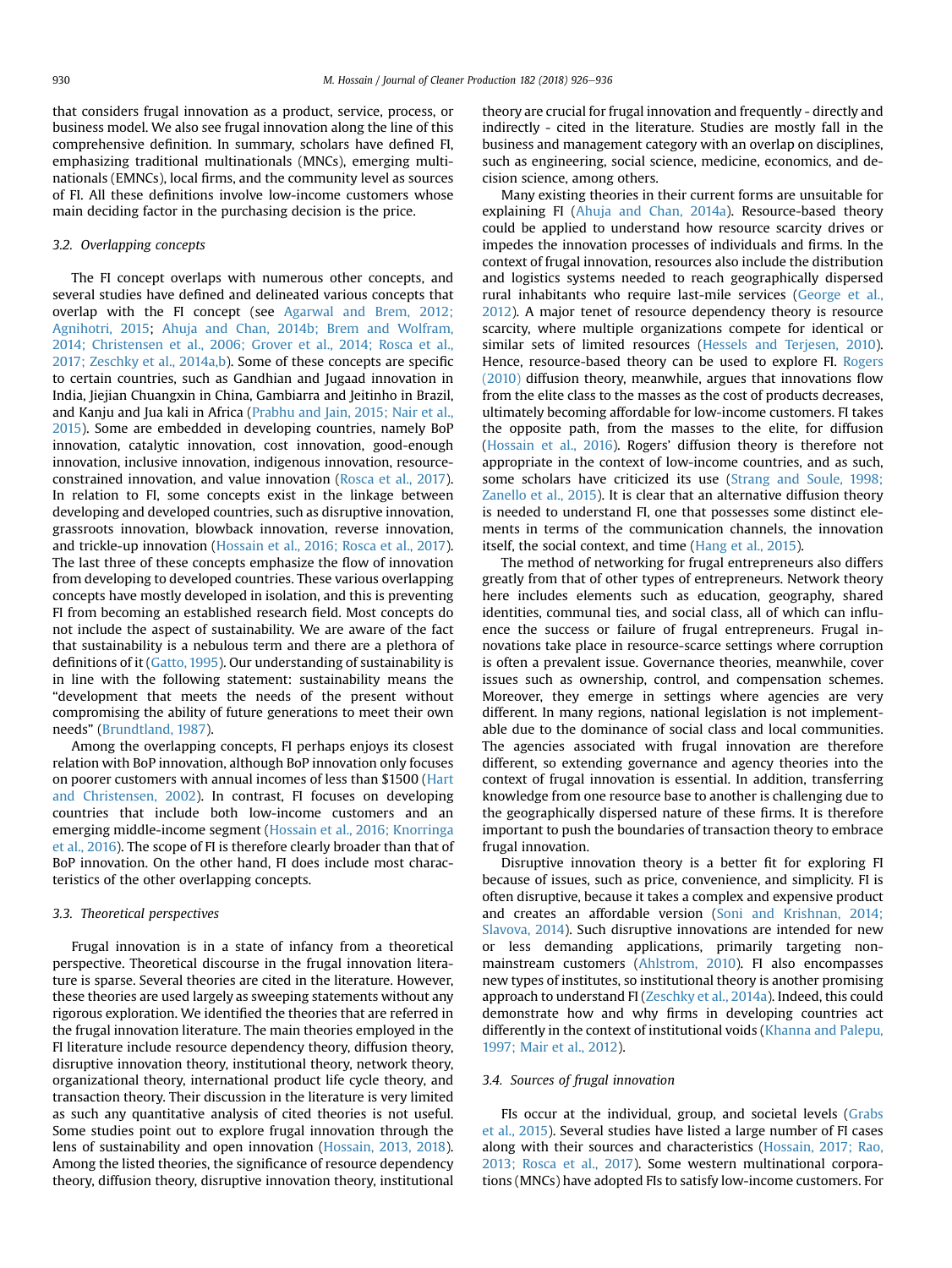example, prominent FIs from MNCs include Unilever's Purit, GE's healthcare products (ECG, ultrasound machines, Lullaby baby warmer, and Vscan), and Siemens' computed tomography scanner ([Rosca et al., 2017](#page-10-0)). MNCs tend to be more involved with high-tech FIs, which serve not only low-income customers but also those with higher incomes, even in wealthier countries. For example, GE's MAC 400 ECG machine serves patients ranging from the extremely poor to the very rich ([Hossain et al., 2016](#page-9-0)). MNCs have enormous financial, human, marketing, operational, and technical resources ([Prabhu and Jain, 2015](#page-10-0)), which they can use together with their experience to create solutions for low-income countries [\(Anderson](#page-9-0) [and Markides, 2007\)](#page-9-0). Until recently, MNCs paid limited attention to developing products aimed at low-income customers, because there were largely unattractive to them. A key challenge to overcome is the highly fragmented nature of low-income markets and their low current value [\(Rosca et al., 2017\)](#page-10-0).

Emerging multinational corporations (EMNCs) are better equipped to succeed with FI ([Prabhu and Jain, 2015\)](#page-10-0). They have enormous resources and local knowledge to develop FIs. Tata, Godrej, Haier, Vodafone, Lenovo, EasyPaisa, and Galanz are wellknown EMNCs that are very successful with FIs ([Hossain, 2017\)](#page-9-0). Many EMNCs' main target market is the developing countries. Hence, EMNCs have more potential than MNCs for FIs. For example, Tata's Swach, Ace, and Nano (the cheapest car in the world), as well as Godrej's ChotuKool refrigerator, are popular FIs offered by EMNCs [\(Hossain, 2017; Lim et al., 2013; Ray and Ray, 2011\)](#page-9-0). Tata's Swach, for example, has challenged Unilever's Pureit water purifier thanks to its much lower price ([Lev](#page-9-0)ä[nen et al., 2015](#page-9-0)). Likewise, Mahindra and Mahindra's small tractors have outsold some established western brands in developed countries [\(Hossain, 2017\)](#page-9-0).

Many small firms are emerging around the world with their frugal innovations. Embrace, LifeStraw, Shakerscope, and Solvatten were developed by Western startups ([Hossain, 2017\)](#page-9-0). Social enterprises, such as Selco, Husk Power Systems, and Grameen Bank's microfinance are also contributing significantly to sustainability ([Hossain, 2017](#page-9-0)). Even though state institutions are not designed for innovation, there are many good reasons for them to encourage FIs. For example, the \$50 Aakash tablet PC and the Electronic Voting Machine are two popular FIs brought by India's state institutions ([Hossain, 2017\)](#page-9-0). Local startups are mostly active at the grassroots level, and individuals with no formal technical education have developed FIs like the Mitticool refrigerator, the Jayaashree sanitary napkin, and the Ksheera milking machine [\(Hossain, 2017](#page-9-0)). Thus, FIs have emerged from a wide variety of sources.

The following four subsections are based on I-P-O framework ([Fig. 2](#page-3-0)). Using the framework, we identified the input and output of frugal innovation. Moreover, we identified the success and impeding factors as elements of the process part of the framework.

# 3.5. Input

A key input for FI is the use of fewer resources, so the cost of a FI is affordable to low-income customers. The cost can be reduced in several ways, such as reusing old materials, using locally available materials, eliminating unnecessary product features, and reducing maintenance costs, among others. For example, Chinese company BYD can produce its lithium-ion batteries for 70% less than competitors in western markets [\(Zeschky et al., 2014a\)](#page-10-0). Likewise, Chinese harbor crane manufacturer ZPMC can hire 40 times more engineers in China than its counterparts in Germany for the same cost ([Williamson and Zeng, 2009\)](#page-10-0), enabling ZPMC to offer products at a very low price. Many EMNCs have gained cost advantages through local low wages, local resource sourcing, and efficient operation ([Williamson and Zeng, 2009](#page-10-0)). Small-sized products can also increase the affordability for some low-income customers. Multinationals like Unilever and Godrej offer their soap powders in smaller packets to meet the needs of underserved customers in developing countries ([van Beers et al., 2012\)](#page-10-0). The use of local materials also helps firms to reduce their production costs. Indian conglomerate Tata introduced a water purifier called the Tata Swach in 2009. Locally abundant rice husk ash is a key material for the Swach's water purification [\(Lev](#page-9-0)ä[nen et al., 2015\)](#page-9-0). Similarly, the clay-based refrigerator MittiCool was developed in India using locally available clay and rice husk ([Hossain, 2017\)](#page-9-0).

The concept of frugal innovation emphasizes the use of readily available local materials, resulting in low-cost products ([Hossain](#page-9-0) [et al., 2016\)](#page-9-0). GE's handheld ultrasound machine, as well as its Mac 400 and Mac 800 electrocardiogram machines, was developed by a dedicated independent business team based in China and India. In general, thanks to their proximity to the target market, local companies understand the customers' needs better than Western companies do. For example, Indian conglomerate Godrej developed a portable, battery-run refrigerator called ChotuKool that can be used when there is an erratic, or even no, power supply. Western technologies and support from headquarters play a key role in many frugal innovations. For example, the Tata Nano was developed with enormous input from western sources. In addition, raw materials to manufacture the low-cost Jayaashree sanitary napkin are sourced from western countries ([Hossain, 2017\)](#page-9-0). Along with high-end innovations there are many frugal innovations made entirely from local materials.

Another significant input is the empowerment of local partners. General Electric, for example, empowered its subsidiaries in China and India, and this resulted in several frugal innovations, such as MAC400 ECG machine, handheld ultrasound machine, and the Lullaby baby warmer [\(Hossain, 2017](#page-9-0)). State and international organizations also play a pivotal role in empowering local partners and individuals to develop frugal innovations ([Gupta, 2012\)](#page-9-0). Furthermore, active participation of citizens in the frugal innovation process enables small local entrepreneurs to customize their products and services to fulfil the needs and price expectations of their customers ([Annala et al., 2018](#page-9-0)). In summary, frugal innovations are emerging with an emphasis on lower resource needs and the use of local and/or recycled resources. With high-tech frugal innovation, collaboration between western companies and local companies in developing countries is pivotal for success.

#### 3.6. Success factors

Predicting success is difficult and more challenging for FIs ([Manceau and Morand, 2014](#page-9-0)). The resource-constrained environments of developing countries provide fertile ground for FIs to grow ([Zeschky et al., 2011](#page-10-0)). MNCs need to understand FI and how they can influence the rules and regulations in unstable and unpredictable places. [Sako \(2009\)](#page-10-0) therefore argues that MNCs can develop FI through strong collaboration with subsidiaries and local firms. Innovation teams need to follow untrodden paths to develop successful FIs that target highly price sensitive customers ([Tiwari](#page-10-0) [and Herstatt, 2014\)](#page-10-0). [Jha and Krishnan \(2013\)](#page-9-0) point out that R&D centers need to move from their existing technical capabilities to develop an intimate understanding of the business environment. Accordingly, a substantial shift in mindset and capability is necessary for that purpose. In many cases, a local FI can diffuse to distant geographic regions ([Petrick and Juntiwasarakij, 2011; Hossain et al.,](#page-10-0) [2016\)](#page-10-0).

Cost reduction by defeaturing existing high-end products is not enough. The addition of innovative features to fulfill local requirements is also needed [\(Agarwal and Brem, 2012; Zeschky et al.,](#page-9-0)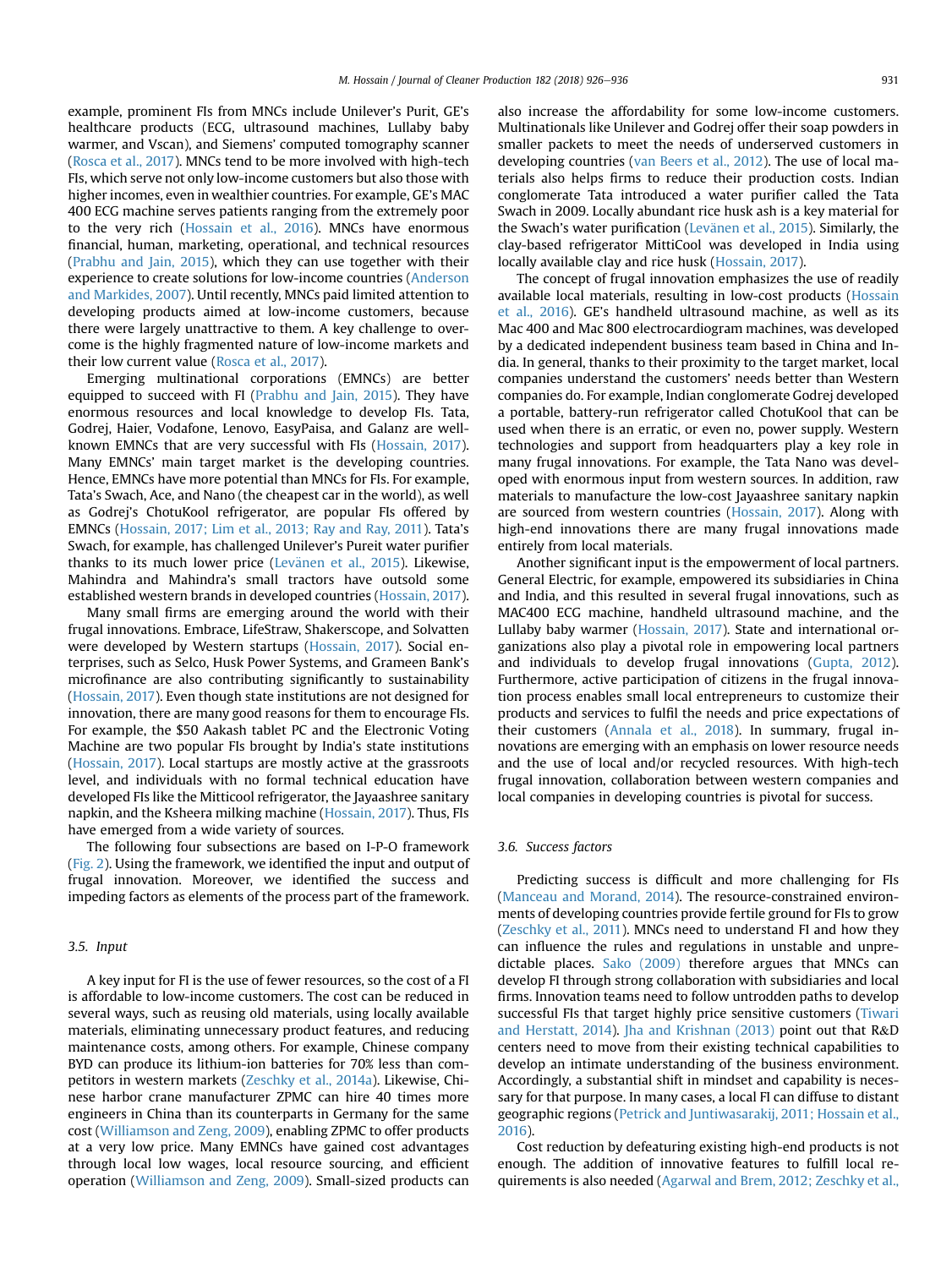[2014a](#page-9-0)). The transfer of technical knowledge and local market knowledge is also an important factor. To succeed with FIs, firms need to think frugally and bring about change in the mindset of employees by modifying the organizational culture [\(Agnihotri,](#page-9-0) [2015](#page-9-0)). Value analysis, target costing, and quality function deployment are essential issues for FI [\(Zeschky et al., 2011\)](#page-10-0).

FIs are inspired by a desire to solve local challenges ([Douglas,](#page-9-0) [2013](#page-9-0)), but the transfer of knowledge is important for the suitability of any particular FI approach ([Altmann and Engberg, 2016\)](#page-9-0). Localization and core value identification are key success factors for MNCs in emerging markets [\(Agarwal and Brem, 2012](#page-9-0)). The successful creation, development, and commercialization of an FI require proximity to the local markets throughout the value chain, team formulation, and marketing ([Agarwal and Brem, 2012\)](#page-9-0).

Along with design, the utilization of local entities is also essential for FI ([Bolanos, 2013\)](#page-9-0). New models of collaboration between entities in developed and developing countries can help accelerate the adoption and increase the success of frugal innovation [\(Dandonoli, 2013](#page-9-0)). The success of an FI lies in having the institutional discipline to put aside disappointing projects and search for new promising approaches [\(Denning, 2014](#page-9-0)). Instead of promoting secrecy and protecting IP, large firms need to be open about their activities and rethink the assumptions they take for granted (Hossain, 2013; Fréry et al., 2015). IP protection and the rapid and successful use of external partners are essential ([Horn](#page-9-0) [and Brem, 2013](#page-9-0)). Supporting infrastructure, which is generally very poor in developing countries, is also needed to turn innovative ideas into successful marketable products ([Sood and Szyf, 2011\)](#page-10-0). Being close to universities and reinforcing their role in society ([Manceau and Morand, 2014\)](#page-9-0), as well as committing to a local presence, are also important for a successful FI [\(Petrick and](#page-10-0) [Juntiwasarakij, 2011](#page-10-0)). Local competency is indeed crucial for FI ([Rosca et al., 2017](#page-10-0)). The success or failure of FIs also depends on market-specific knowledge ([Grover et al., 2014](#page-9-0)). The managers of MNCs and local firms need to form mutual alliances to accelerate the pace of FI development and meet the needs of low-income customers [\(Agnihotri, 2015\)](#page-9-0). Moreover, it is crucial that local people with first-hand experience of the product's target market are integrated into the R&D team ([Zeschky et al., 2011](#page-10-0)).

MNCs also have limited knowledge of the local context [\(Khanna,](#page-9-0) [2015](#page-9-0)). MNCs need to understand the varying consumer needs and preferences of different regions. Proper branding, for example, can overcome cultural disruption and set appropriate targets [\(Panda,](#page-10-0) [2014](#page-10-0)). [Pansera and Owen \(2015\)](#page-10-0) urge to redesign the existing technologies in a novel and frugal fashion, combined with innovative financial mechanisms for low-income customers. Deep engagement in emerging markets is another prerequisite for MNCs to succeed with FIs ([Ramamurti, 2012](#page-10-0)). In addition, they need to build relationships with host governments and other public and private bodies, as well as satisfy local consumers ([OECD, 2010; Sako,](#page-9-0) [2009](#page-9-0)). The private sector, including NGOs and social enterprises, serve low-income customers in the face of challenges, such as lack of finance, technical expertise, and knowledge ([OECD, 2010\)](#page-9-0). Successful FIs involve working within constraints ([Singh et al., 2012\)](#page-10-0). FI can show ways to succeed in a price-sensitive and volume-driven market with slim margins [\(Tiwari and Herstatt, 2013](#page-10-0)). [Zeschky](#page-10-0) [et al. \(2011\)](#page-10-0) point out that low-cost manufacturing, simple design, low-cost materials, and basic functionality are keys to serve low-income customers.

#### 3.7. Impeding factors

FIs are developed under various constraints, so a range of impeding factors is associated with these innovations. For MNCs, developing FIs that meet the needs of low-income customers is still a daunting task ([Ray and Ray, 2011](#page-10-0)). Serving underprivileged customers is not easy, both technically and organizationally ([Parthasarathy, 2013\)](#page-10-0). Lack of suitable and reliable sales and distribution channels is also a major impeding factor for FI ([Simula](#page-10-0) [et al., 2015\)](#page-10-0). [Zeschky et al. \(2011\)](#page-10-0) argue that MNCs must restructure their established business models by integrating resourceconstrained consumers and building organizational structures and capabilities for FI. Policy makers are also facing challenges to sustainable growth ([OECD, 2010](#page-9-0)), so they increasingly emphasize the FI development. FIs mainly emerge in places with weak institutes and lax legislation [\(Zeschky et al., 2014a](#page-10-0)). Combining economic value with environmental and social benefits is another key challenge to ensure the success of a business model ([Rosca et al.,](#page-10-0) [2017\)](#page-10-0). Scalability is yet another key issue for FI [\(Rosca et al., 2017;](#page-10-0) [Wohlfart et al., 2016](#page-10-0)). MNCs fear that the presence of high-end innovations alongside FIs in the same region may result in selfcannibalization (Angot and Plé, 2015; Wohlfart et al., 2016).

Diffusion is also a key challenge for FI, especially in the face of market failure and lack of support ([Paunov, 2013\)](#page-10-0). [Sako \(2009\)](#page-10-0) argues that MNCs face difficulties when engaging in FIs that require profound understanding of unserved consumers and the host governments who provide permission, licenses, intellectual property rights, regulation for foreign direct investment, etc. Innovating in, and for, developing countries is more difficult because of resource scarcity, weak infrastructure, limited access to this infrastructure, and financial constraints ([Ahuja and Chan, 2014a\)](#page-9-0). Levänen et al. (2015) argue that firms face three main challenges: (1) the proper integration of material efficiency, (2) inclusive local production employment and decent work for all, and (3) inclusive and sustainable local industrialization.

Lack of market inclusiveness in innovation results in sheer market failure. The low and unstable incomes of an FI's target customers are a fundamental hindrance to develop a well-balanced market. In other words, a lack of business acumen among local partners and varying market characteristics are critical issues to address (Angot and Plé, 2015; Altmann and Engberg, 2016). Limited education, inadequate infrastructure, and fragmented distribution systems significantly impede the diffusion of FI ([Kahle et al., 2013](#page-9-0); [Parthasarathy, 2013\)](#page-10-0). Core value identification to serve low-income customers is also limited. Developing a frugal mindset and culture can also be challenging in western countries where radical innovation is commonplace ([Agnihotri, 2015](#page-9-0)), and top management may be reluctant to allocate resources for FI (Angot and Plé, 2015).

MNCs are often not prepared for, and sometimes not sensitive to, some of the demands that emerge from target markets. The R&D centers of MNCs can face difficulties that conflict with the success of FIs ([Altmann and Engberg, 2016\)](#page-9-0). For example, firms may struggle to convert technology innovations into viable business propositions because of cost, IP, and other issues ([Ahuja and Chan,](#page-9-0) [2014a](#page-9-0)). Developing countries are prone to deficiencies in capital, skilled resources, lawmaking steps, law enforcement, judicial processes, and technology adoption ([Barclay, 2014\)](#page-9-0). Even though FI is intended for low-cost customers, durability, reliability, and maintainability with local skills are all necessary [\(Petrick and](#page-10-0) [Juntiwasarakij, 2011](#page-10-0)). Individuals represent the primary knowledge repository in organizations, but a key concern is how to integrate this knowledge at the organizational level [\(Tiwari and](#page-10-0) [Herstatt, 2014; Schneckenberg et al., 2015\)](#page-10-0).

# 3.8. Output

One key outcome of frugal innovation is affordable products ([Rao, 2013\)](#page-10-0). For example, the Tata Nano is the cheapest car at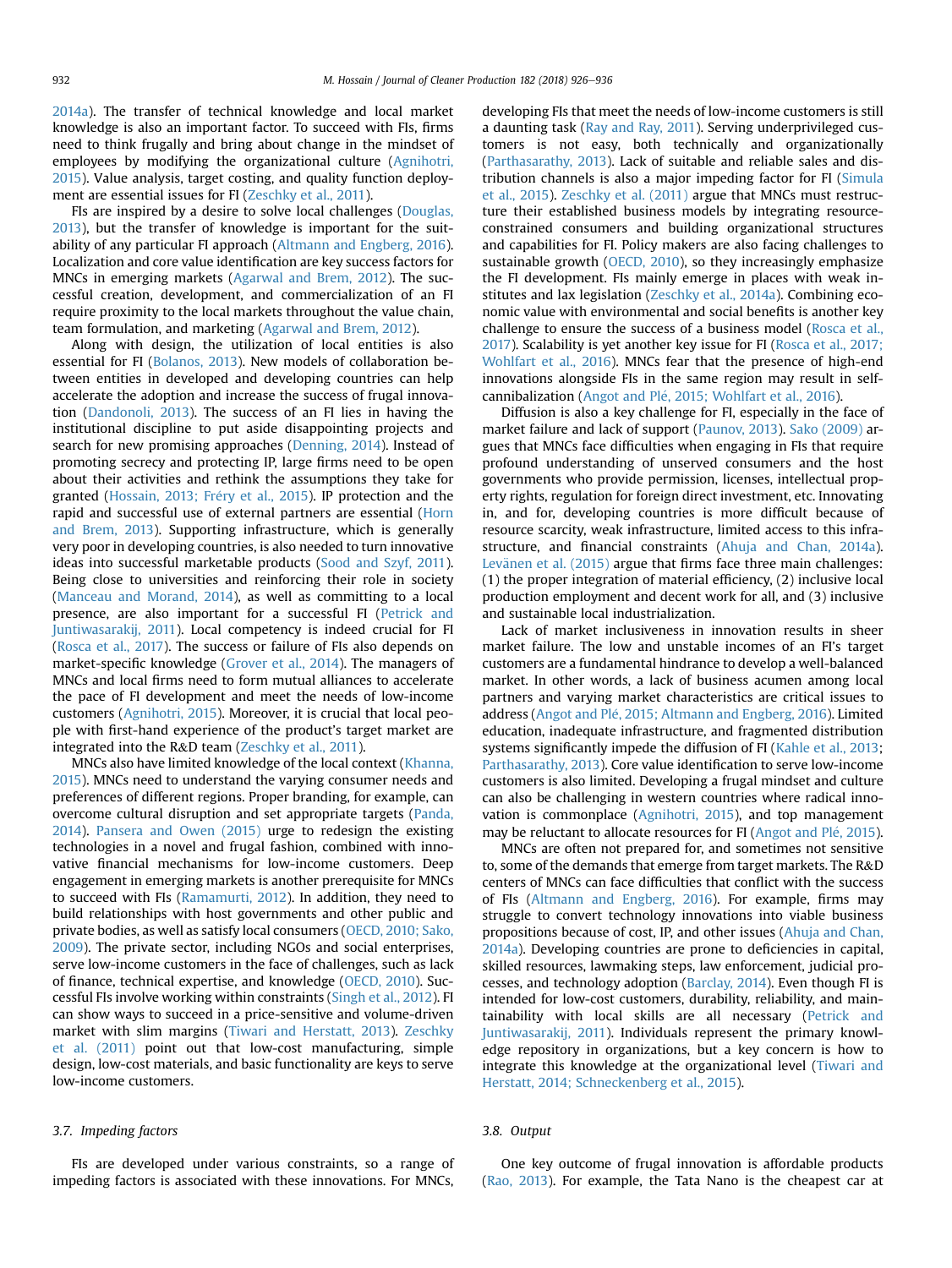\$2500, having been developed by an Indian conglomerate in the spirit of frugality [\(Ray and Ray, 2011](#page-10-0)). Similarly, General Electric's Mac 400 is a handheld portable ECG machine with a simple mechanism, and it is available at a significantly lower price point than its alternatives [\(Hossain et al., 2016\)](#page-9-0). There are also low-tech, simple frugal innovations—such as the Mitticool clay fridge, the Ksheera milking machine, and the Jayashree sanitary napkin—that have emerged at the grassroots level [\(Hossain, 2017](#page-9-0)). Many of these frugal innovations play a key role in addressing local problems (see [Rosca et al., 2017\)](#page-10-0). Frugal innovations as affordable products and localized solutions have opened up new markets and provided new sources of revenue, not just for local companies but also for MNCs. A large number of unserved customers have benefitted from frugal innovations.

Another notable contribution of frugal innovation is sustainable development. By sustainable development we mean to achieve a desired state of a society where living conditions and resource use continue to meet the human needs without compromising the stability of natural systems. [Lev](#page-9-0)ä[nen et al. \(2015\)](#page-9-0) found that frugal innovations are more sustainable than their alternatives. Organizations such as Selco, Husk Power Systems, Grameen Bank's microfinance contribute significantly to the sustainable development ([Hossain, 2017](#page-9-0)). A key strength of FI is indeed its ability to solve sustainability challenges [\(Basu et al., 2013](#page-9-0)).

FI provides novel opportunities for large firms to generate new revenue streams ([Simula et al., 2015](#page-10-0)). It also promotes enterprise and nurtures the entrepreneurial environment in new regions by creating new business models, particularly those aimed at providing affordable products and services to customers ([Winterhalter et al., 2016\)](#page-10-0). FI creates social enterprises that involve new types of employees ([Lev](#page-9-0)änen et al., 2015), and it scores high in terms of the price-performance ratio. FI has therefore placed MNCs in a dilemma, and many are restructuring their business strategies in response. In 2011, Unilever set itself a bold objective of doubling its revenues by 2020 while simultaneously reducing the environmental impact of its products by using more raw materials from sustainable sources and trucks with lower emissions to distribute its products. FI also provides opportunities for EMNCs to increase their market shares. In addition, many small enterprises emerge in local regions, and these enterprises are very agile in serving at least their local customers [\(Radjou et al., 2012\)](#page-10-0). In general, FIs are considered environmentally friendly and resource conservative ([Agnihotri, 2015\)](#page-9-0).

FI also advocates the reuse of old and recycled materials ([Bolanos, 2013\)](#page-9-0), thereby saving energy and resources. It has a positive societal impact on democratization, economic empowerment, and social development ([Kahle et al., 2013](#page-9-0)) by fulfilling basic needs like food, healthcare, water, and transportation in developing countries ([OECD, 2010; Hossain, 2017](#page-9-0)). Another outcome of FI is its promotion of horizontal mechanisms for developing and delivering products and services ([Pansera and Sarkar, 2016](#page-10-0)). FI is a way of maximizing the value derived from limited resources ([Singh et al.,](#page-10-0) [2012\)](#page-10-0). It also stimulates the development of associated infrastructure and reduces institutional voids ([Simula et al., 2015\)](#page-10-0). It favors organizational learning ([Angot and Pl](#page-9-0)é[, 2015](#page-9-0)), provides economic and social benefits, and conserves natural resources, such as materials, energy, and water. [Radjou et al. \(2012\)](#page-10-0) consider FI as a creative form of democracy, one where people lead innovation.

FI contributes to inclusive growth, reduces inequality, facilitates societal empowerment ([Kahle et al., 2013](#page-9-0)), and creates social value. It even provokes high-income customers to change their mindset toward cheaper products. It helps alleviate people from poverty ([Kahle et al., 2013\)](#page-9-0). Greater emphasis on simple yet abundantly available technologies is a key part of the FI mantra ([Sharma and](#page-10-0) [Iyer, 2012\)](#page-10-0). FI advocates not only solving the problem with minimum resources but also reducing the consumption of resources ([Agnihotri, 2015; Rosca et al., 2017](#page-9-0)), thus offering a sustainable impact. FI also gives opportunities for MNCs to generate more revenue from low-income customers [\(Agarwal and Brem, 2012\)](#page-9-0), and it promotes awareness of sustainable development among the governments and state institutions of developing countries [\(Bound](#page-9-0) [and Thornton, 2012](#page-9-0)).

#### 4. Implications, limitations, and future research

#### 4.1. Implications

This study has several implications. We listed the salient definitions of frugal innovations. Even though frugal innovation discipline is only six years of old there are over a dozen of definitions of frugal innovation. Definition diversity remains in all concepts. For example, sustainability has numerous definitions, each differs from the other. Thus, it is time to focus on exploring the phenomenon by focusing less on defining the frugal innovation concept.

Frugal innovation overlaps with numerous other concepts, and this has hindered the development of FI as a well-established research discipline. Even though some studies have attempted to separate the concept of frugal innovation from other related concepts, its boundaries are still not well established. The academic and managerial discourse on frugal innovation is still in its embryonic stage.

The frugal innovation phenomenon can be explored using numerous theoretical perspectives, and some studies have referred to various theories that could be used to explore FI. Sadly, no study has rigorously applied any of these theoretical perspectives to explore FI. Instead, almost all studies are explorative and qualitative in nature, and no conceptual and qualitative studies offer propositions for subsequent testing. Moreover, no quantitative studies exist. FI requires new forms of business models, networks, alliances, and collaborations, so the existing theories, as they are now, are unsuitable to understand FI.

Resource scarcity, weak institutes, and underdeveloped infrastructure work both as impeding and success factors for FI. Unlike mainstream innovations, FIs emerge from a variety of sources with varying degrees of sophistication, so framing various types of FI into a standard structure is challenging. A careful approach is therefore needed for firms to enjoy success with FI. Understanding frugal innovation in terms of their sources is crucial. For example, frugal innovations of MNCs are high-tech, sophisticated in nature whereas frugal innovations of grassroots entrepreneurs are low-tech and naive.

Inputs of frugal innovations predominantly are the use of fewer resources, reuse of materials, use of locally abundant materials, include minimum product features with low cost and easy maintenance. Therefore, inputs of frugal innovations are different from the conventional products. They need different supply chains, suppliers, and skilled people. A substantial change in mindset is necessary for companies to spur frugal innovation. Organization culture and business environment both need to be considered simultaneously for frugal innovation. The success of the frugal innovation phenomenon lies in its potential to diffuse in dispersed geographical regions.

Establishing and maintaining reliable sale and marketing channels are key barriers to the diffusion of frugal innovation. For frugal innovation, large firms may need dedicated business models which may threaten their conventional business models and cannibalized their products. Companies need to develop deep understanding of the target market and intellectual property as the intellectual property legislation and their implementations in many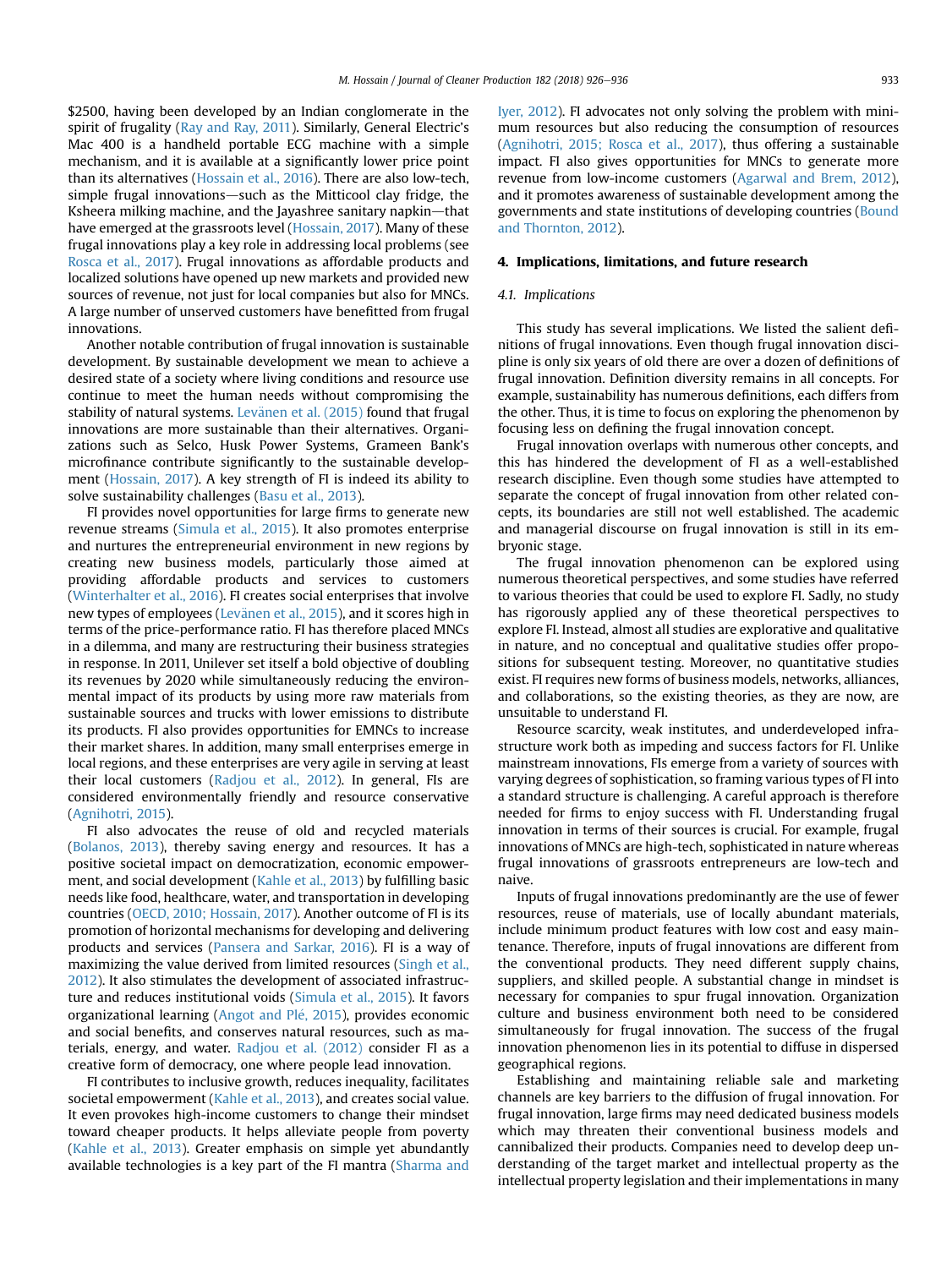target markets are not well established. Firms need to collaborate with host governments, regulatory agencies, and pressure group to keep every party on board for their business. The target customers of frugal innovation are highly price-sensitive and they demand affordable but quality products. For example, Tata Nano has compromised the quality standard to develop the cheapest car in the world. Developing adequate infrastructure and distribution systems are prerequisite for frugal innovations.

The success of FI lies predominantly on the price of offerings, although a novel business model could mitigate the price sensitivity of customers. Aside from the outcomes produced by mainstream innovations-such as revenue, new technologies, and employment-FI has some additional outcomes, such as new sources of revenue, local entrepreneurship, new forms of employment, better utilization of resources, and affordable products. Thus, FI plays a significant role in sustainable development. Firms differ in their goals for inclusive innovation-some may consider it a social responsibility, while others are driven by an economic or political objective. Along with financial aspects, frugal innovations offer several social aspects. Frugal innovation brings low-income people into the affordable and mainstream groups through affordable products. Thus, organizations with frugal offerings contribute towards the social aspects. Frugal innovations empower women who can use, for example, affordable sanitary napkins and live with dignity. FIs create awareness on social taboo. People who, for example, have no access to electricity can still have an option to preserve their food items for several days in a clay fridge or batteryrun fridge. Frugal innovations provide accessibility to quality healthcare from the door-step of the people who live in remote areas.

There are adverse outcomes of frugal innovation. For example, Tata Nano car has failed in crash test and to attract adequate customers of the target segment because of poor's car perception. It has received a zero-star adult protection rating and failed to meet the basic UN safety requirements. Moreover, many organizations are using frugal innovation to profit from the low-income customers with the sustainable development claim. Sachet packaging of a small amount of products, such as shampoo, toothpaste, and conditioner allows the low-income people to afford these products as the low-income customers can not afford a bulk amount of such products. Sachet packaging typically made of a thin film of aluminum and plastic. The problem is that Sachets are a waste nightmare and sachets clog drains and contribute to flooding. Hence, frugality has various adverse impacts on sustainability. As a whole, frugal innovation plays an important role to offer affordable products for low-income customers.

# 4.2. Limitations

This study has several limitations. "Frugal innovation" was the sole keyword used to search articles, so some relevant papers may not have been included in this study. This study also considered articles written only in English. FI is dominant in local contexts, especially in developing countries, and valuable publications may exist in languages other than English. Including these non-English publications may well bring a richer understanding of FI. In addition, the search may have overlooked some articles that explored the same phenomenon using different terms, even though a very comprehensive search approach was applied. Considering these limitations and the synthesis of the literature, this study provides research agenda.

#### 4.3. Research agenda

The study shows that there are numerous research

opportunities for FI. Considerable research is needed to understand various facets of frugal innovation especially when FI is in a very nascent stage in the academic and managerial discourse. Future studies may consider the theories that are highlighted in this study and beyond. Exploring how resources can be deployed to enhance or impede FI is an area where resource-based theory could be deployed. Frugal innovation is developed using different types of resources. Unit of analysis is a key issue to consider in the future research. Unit of analysis may include entities, such as individuals, firm, industry. Furthermore, individuals can be highly educated or illiterate: firms can be small, large, MNCs, and EMNCs. These entities have different challenges and opportunities.

How do firms harness and internalize FI initiatives successfully ([George et al., 2012](#page-9-0)), and how do maverick individuals turn institutional and resource constraints into business opportunities? In addition, how do large firms develop both top-down and bottomup types of innovations simultaneously and integrate them into local contexts with limited resources? FIs often depend on the innovation itself rather than the inspiration for the innovative activity, but which performance outcomes constitute success for an FI? Should the success of FIs and mainstream innovations be measured using the same yardstick when organizations initiate FIs? Moreover, relating FI with other concepts like open innovation may help widen our understanding of this concept ([Hossain, 2013\)](#page-9-0).

Typically, revenue is used to measure the success of an innovation, but there is an increasing consensus to assess an innovation based on its societal impact. It is essential to understand whether an FI has a better societal impact than the alternative innovations. The proximity of MNCs to the target market is also essential, especially when poverty and resource scarcity may influence partner choice or dependence. In addition, when MNCs have both mainstream and frugal innovations in the same market, they need to use a dual business model for each form of innovation ([Winterhalter et al., 2016; Zeschky et al., 2014b](#page-10-0)). How to practically implement such a dual business model is rarely discussed in the literature. In addition, the literature about innovation in local enterprises is sparse. MNCs need to collaborate with new types of organizations to develop FIs, and this could be explored through the lens of agency theory. In some cases, FI requires collaboration between large and small firms, but the existing literature provides little knowledge about the forms of collaboration that should take in practice. Even though frugal innovations clearly contribute to sustainable development by providing affordable products to lowincome customers they have negative sides which have not explored at all in the extant literature. Hence, exploring the negative sides of the frugal innovation is essential to understand FI from a holistic perspective.

FI emerges from new sources and in fresh environments, and as such, government regulation and policy can help or hinder frugal innovation efforts. Moreover, the physical and technical infrastructures play a key role for FI ([Zeschky et al., 2011](#page-10-0)). So, exploring these factors is essential to enrich our understanding of FI. Transferring knowledge is also crucial for FI, yet there is very limited empirical evidence for the transfer and implementation of frugal practices from one context to another. Moreover, some scholars claim that FIs are disruptive in both developed and developing countries, so extensive exploration is needed to verify this claim. Policy and political impacts are also very important aspects of FI that warrant further study. Anecdotal evidence indicates that FI has significant societal impacts, yet firm evidence for this societal impact is limited. The share of innovation coming from developing countries is increasing, and these innovations take paths that are very different from those of traditional innovations. The diffusion pattern of FI also differs from mainstream innovations as such, diffusion theory needs to be extended to encompass FI.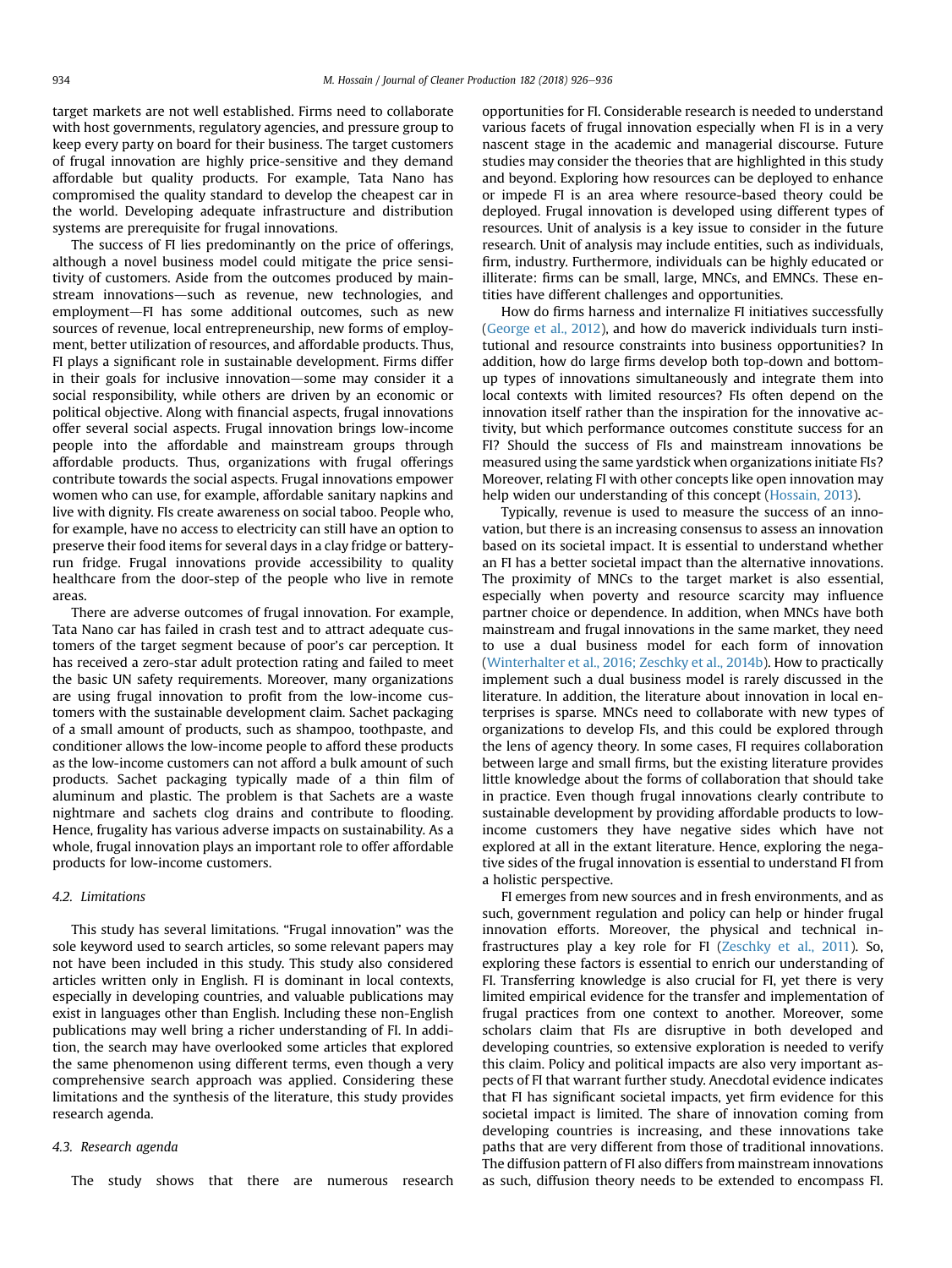<span id="page-9-0"></span>Many FIs emerge from informal sectors, so another important avenue for future research is to address how such innovations can be linked with formal innovations. The current FI literature emphasizes products and features but developing frugal mindsets and cultures within organizations is important ([Zeschky et al., 2011\)](#page-10-0).

Developing frugal innovations by large companies need a different approach. How companies can develop the process of new product development and design product architecture to foster frugal innovation is an interesting research avenue. What drives and hinders frugal innovation development in the large organizations are limitedly known in the current literature. Another interesting issue is to explore the mindset of developed and developing countries to develop and foster an environment for frugal innovation. Several frugal innovations have turned into reverse innovation by tickling up into developed countries from developing countries. Hence, exploring this new phenomenon is important in the future. This study attempts to synthesize the current research and provides research agenda toward developing the academic knowledge and industry practices surrounding the FI phenomenon.

#### References

- [Agarwal, N., Brem, A., 2012. Frugal and reverse innovation-Literature overview and](http://refhub.elsevier.com/S0959-6526(18)30403-7/sref1) [case study insights from a German MNC in India and China. In: Engineering,](http://refhub.elsevier.com/S0959-6526(18)30403-7/sref1) [Technology and Innovation \(ICE\), 2012 18th International ICE Conference on.](http://refhub.elsevier.com/S0959-6526(18)30403-7/sref1) IEEE, pp.  $1-11$ .
- [Agarwal, N., Grottke, M., Mishra, S., Brem, A., 2017. A systematic literature review of](http://refhub.elsevier.com/S0959-6526(18)30403-7/sref2) [constraint-based innovations: state of the art and future perspectives. IEEE](http://refhub.elsevier.com/S0959-6526(18)30403-7/sref2) Trans. Eng. Manag.  $64$  (1),  $3-15$ .
- [Agnihotri, A., 2015. Low-cost innovation in emerging markets. J. Strat. Market. 23](http://refhub.elsevier.com/S0959-6526(18)30403-7/sref3)  $(5)$ , 399 $-411$ .
- [Ahlstrom, D., 2010. Innovation and growth: how business contributes to society.](http://refhub.elsevier.com/S0959-6526(18)30403-7/sref4) Acad. Manag. Perspect.  $24$  (3),  $11-24$ .
- Ahuja, S., Chan, Y., 2014a. Beyond Traditional IT-enabled Innovation: Exploring Frugal IT Capabilities. [https://aisel.aisnet.org/cgi/viewcontent.cgi?](https://aisel.aisnet.org/cgi/viewcontent.cgi?article=1675&context=amcis2014) [article](https://aisel.aisnet.org/cgi/viewcontent.cgi?article=1675&context=amcis2014)=[1675](https://aisel.aisnet.org/cgi/viewcontent.cgi?article=1675&context=amcis2014)&[context](https://aisel.aisnet.org/cgi/viewcontent.cgi?article=1675&context=amcis2014)=[amcis2014.](https://aisel.aisnet.org/cgi/viewcontent.cgi?article=1675&context=amcis2014)
- Ahuja, S., Chan, Y., 2014b. The Enabling Role of IT in Frugal Innovation. [https://aisel.](https://aisel.aisnet.org/cgi/viewcontent.cgi?article=1374&context=icis2014) [aisnet.org/cgi/viewcontent.cgi?article](https://aisel.aisnet.org/cgi/viewcontent.cgi?article=1374&context=icis2014)=[1374](https://aisel.aisnet.org/cgi/viewcontent.cgi?article=1374&context=icis2014)&[context](https://aisel.aisnet.org/cgi/viewcontent.cgi?article=1374&context=icis2014)=[icis2014.](https://aisel.aisnet.org/cgi/viewcontent.cgi?article=1374&context=icis2014)
- [Altmann, P., Engberg, R., 2016. Frugal Innovation and Knowledge Transferability:](http://refhub.elsevier.com/S0959-6526(18)30403-7/sref7) [innovation for Emerging Markets Using Home-Based R](http://refhub.elsevier.com/S0959-6526(18)30403-7/sref7)&[D Western](http://refhub.elsevier.com/S0959-6526(18)30403-7/sref7) firms [aiming to develop products for emerging markets may face knowledge transfer](http://refhub.elsevier.com/S0959-6526(18)30403-7/sref7) [barriers that favor a home-based approach to frugal innovation. Res. Technol.](http://refhub.elsevier.com/S0959-6526(18)30403-7/sref7) [Manag. 59 \(1\), 48](http://refhub.elsevier.com/S0959-6526(18)30403-7/sref7)-[55](http://refhub.elsevier.com/S0959-6526(18)30403-7/sref7).
- [Ancarani, F., Frels, J.K., Miller, J., Saibene, C., Barberio, M., 2014. Winning in rural](http://refhub.elsevier.com/S0959-6526(18)30403-7/sref126) [emerging markets: general electric's research study on MNCs. Calif. Manag. Rev.](http://refhub.elsevier.com/S0959-6526(18)30403-7/sref126)  $56(4)$ ,  $31-52$  $31-52$ .
- [Anderson, J., Markides, C., 2007. Strategic innovation at the base of the pyramid. MIT](http://refhub.elsevier.com/S0959-6526(18)30403-7/sref8) [Sloan Manag. Rev. 49 \(1\), 83](http://refhub.elsevier.com/S0959-6526(18)30403-7/sref8)-[88](http://refhub.elsevier.com/S0959-6526(18)30403-7/sref8).
- [Angot, J., Pl](http://refhub.elsevier.com/S0959-6526(18)30403-7/sref9)é[, L., 2015. Serving poor people in rich countries: the bottom-of-the-](http://refhub.elsevier.com/S0959-6526(18)30403-7/sref9)<br>[pyramid business model solution. J. Bus. Strat. 36 \(2\), 3](http://refhub.elsevier.com/S0959-6526(18)30403-7/sref9)–[15.](http://refhub.elsevier.com/S0959-6526(18)30403-7/sref9)
- [Annala, L., Sarin, A., Green, J.L., 2018. Co-production of frugal innovation: case of low](http://refhub.elsevier.com/S0959-6526(18)30403-7/sref10) cost reverse osmosis water fi[lters in India. J. Clean. Prod. 171, S110](http://refhub.elsevier.com/S0959-6526(18)30403-7/sref10)–[S118](http://refhub.elsevier.com/S0959-6526(18)30403-7/sref10).
- [Barclay, C., 2014. Using frugal innovations to support cybercrime legislations in](http://refhub.elsevier.com/S0959-6526(18)30403-7/sref11) [small developing states: introducing the cyber-legislation development and](http://refhub.elsevier.com/S0959-6526(18)30403-7/sref11) [implementation process model \(CyberLeg-DPM\). Inf. Technol. Dev. 20 \(2\),](http://refhub.elsevier.com/S0959-6526(18)30403-7/sref11) [165](http://refhub.elsevier.com/S0959-6526(18)30403-7/sref11)-[195.](http://refhub.elsevier.com/S0959-6526(18)30403-7/sref11)
- [Basu, R.R., Banerjee, P.M., Sweeny, E.G., 2013. Frugal innovation: core competencies](http://refhub.elsevier.com/S0959-6526(18)30403-7/sref13) [to address global sustainability. J. Manag. Glob. Sustain. 1 \(2\), 63](http://refhub.elsevier.com/S0959-6526(18)30403-7/sref13)-[82](http://refhub.elsevier.com/S0959-6526(18)30403-7/sref13).
- [Bolanos, A.E., 2013. The Investigation of the Practice of Frugal Innovation across](http://refhub.elsevier.com/S0959-6526(18)30403-7/sref15) [Cultures and the Introduction of an Instructional Model for Streamlining the](http://refhub.elsevier.com/S0959-6526(18)30403-7/sref15) [Design Process. University of Texas at El Paso, USA](http://refhub.elsevier.com/S0959-6526(18)30403-7/sref15).
- Bound, K., Thornton, I.W., 2012. Our Frugal Future: Lessons from India's Innovation System. Nesta, London (accessed 21 November 2017). [https://www.nesta.org.](https://www.nesta.org.uk/sites/default/files/our_frugal_future.pdf) uk/sites/default/fi[les/our\\_frugal\\_future.pdf.](https://www.nesta.org.uk/sites/default/files/our_frugal_future.pdf)
- [Brem, A., Wolfram, P., 2014. Research and development from the bottom up](http://refhub.elsevier.com/S0959-6526(18)30403-7/sref18)[introduction of terminologies for new product development in emerging](http://refhub.elsevier.com/S0959-6526(18)30403-7/sref18) markets. J. Innovat. Enterpren.  $3(1)$ ,  $1-22$  $1-22$
- Brundtland, G.H., 1987. Report of the World Commission on environment and development:" our common future.". United Nations. [http://www.un](http://www.un-documents.net/our-common-future.pdf)[documents.net/our-common-future.pdf.](http://www.un-documents.net/our-common-future.pdf)
- [Christensen, C.M., Baumann, H., Ruggles, R., Sadtler, T.M., 2006. Disruptive inno](http://refhub.elsevier.com/S0959-6526(18)30403-7/sref22)vation for social change. Harv. Bus. Rev. 84  $(12)$ , 94-[101.](http://refhub.elsevier.com/S0959-6526(18)30403-7/sref22)
- [Cunha, M.P., Rego, A., Oliveira, P., Rosado, P., Habib, N., 2014. Product innovation in](http://refhub.elsevier.com/S0959-6526(18)30403-7/sref25) [resource-poor environments: three research streams. J. Prod. Innovat. Manag.](http://refhub.elsevier.com/S0959-6526(18)30403-7/sref25) [31 \(2\), 202](http://refhub.elsevier.com/S0959-6526(18)30403-7/sref25)-[210](http://refhub.elsevier.com/S0959-6526(18)30403-7/sref25).
- [Dandonoli, P., 2013. Open innovation as a new paradigm for global collaborations in](http://refhub.elsevier.com/S0959-6526(18)30403-7/sref26) [health. Glob. Health 9, 41.](http://refhub.elsevier.com/S0959-6526(18)30403-7/sref26)

[Denning, S., 2014. Navigating the phase change to the creative economy. Strat.](http://refhub.elsevier.com/S0959-6526(18)30403-7/sref27)

Leader.  $42(2)$ ,  $3-11$ .

- [Douglas, T.S., 2013. Contextual innovation and social engagement: from impact](http://refhub.elsevier.com/S0959-6526(18)30403-7/sref28) factor to impact. South Afr. J. Sci.  $109(3-4)$ ,  $01-02$ .
- [Fr](http://refhub.elsevier.com/S0959-6526(18)30403-7/sref30)é[ry, F., Lecocq, X., Warnier, V., 2015. Competing with ordinary resources. MIT](http://refhub.elsevier.com/S0959-6526(18)30403-7/sref30) Sloan Manag. Rev. 26  $(3)$ , 69-[77.](http://refhub.elsevier.com/S0959-6526(18)30403-7/sref30)
- [Gatto, M., 1995. Sustainability: is it a well de](http://refhub.elsevier.com/S0959-6526(18)30403-7/sref32)fined concept? Ecol. Appl. 5 (4), [1181](http://refhub.elsevier.com/S0959-6526(18)30403-7/sref32)-1183
- [George, G., McGahan, A.M., Prabhu, J., 2012. Innovation for inclusive growth: to](http://refhub.elsevier.com/S0959-6526(18)30403-7/sref34)[wards a theoretical framework and a research agenda. J. Manag. Stud. 49 \(4\),](http://refhub.elsevier.com/S0959-6526(18)30403-7/sref34) [661](http://refhub.elsevier.com/S0959-6526(18)30403-7/sref34)-[683.](http://refhub.elsevier.com/S0959-6526(18)30403-7/sref34)
- Ghezzi, A., Gabelloni, D., Martini, A., Natalicchio, A., 2017. Crowdsourcing: a review and suggestions for future research. Int. J. Manag. Rev. [https://doi.org/10.1111/](https://doi.org/10.1111/ijmr.12135) [ijmr.12135](https://doi.org/10.1111/ijmr.12135) (in press).
- [Gibbs, G.R., 2002. Qualitative Data Analysis: Explorations with NVivo. Open](http://refhub.elsevier.com/S0959-6526(18)30403-7/sref37) [University](http://refhub.elsevier.com/S0959-6526(18)30403-7/sref37).
- [Grabs, J., Langen, N., Maschkowski, G., Sch](http://refhub.elsevier.com/S0959-6526(18)30403-7/sref40)ä[pke, N., 2015. Understanding role models](http://refhub.elsevier.com/S0959-6526(18)30403-7/sref40) [for change: a multilevel analysis of success factors of grassroots initiatives for](http://refhub.elsevier.com/S0959-6526(18)30403-7/sref40) [sustainable consumption. J. Clean. Prod. 134 \(Part A\), 98](http://refhub.elsevier.com/S0959-6526(18)30403-7/sref40)-[111.](http://refhub.elsevier.com/S0959-6526(18)30403-7/sref40)
- Grover, A., Caulfield, P., Roehrich, K.J., 2014. Frugal Innovation in Healthcare and its Applicability to Developed Markets (accessed 21 November 2017). [http://opus.](http://opus.bath.ac.uk/41361/1/Frugal_Innovation_paper.pdf) [bath.ac.uk/41361/1/Frugal\\_Innovation\\_paper.pdf](http://opus.bath.ac.uk/41361/1/Frugal_Innovation_paper.pdf).
- [Gupta, A.K., 2012. Innovations for the poor by the poor. Int. J. Technol Learn. Innovat.](http://refhub.elsevier.com/S0959-6526(18)30403-7/sref42) Dev.  $5(1-2), 28-39.$  $5(1-2), 28-39.$  $5(1-2), 28-39.$  $5(1-2), 28-39.$
- [Hang, C.C., Garnsey, E., Ruan, Y., 2015. Opportunities for disruption. Technovation](http://refhub.elsevier.com/S0959-6526(18)30403-7/sref45)  $39.83 - 93.$  $39.83 - 93.$
- [Hart, S.L., Christensen, C.M., 2002. The great leap: driving innovation from the base](http://refhub.elsevier.com/S0959-6526(18)30403-7/sref46) of the pyramid. MIT Sloan Manag. Rev.  $44$  (1),  $51-56$ .
- [Hessels, J., Terjesen, S., 2010. Resource dependency and institutional theory per](http://refhub.elsevier.com/S0959-6526(18)30403-7/sref49)[spectives on direct and indirect export choices. Small Bus. Econ. 34 \(2\),](http://refhub.elsevier.com/S0959-6526(18)30403-7/sref49)  $203 - 220$  $203 - 220$  $203 - 220$
- [Horn, C., Brem, A., 2013. Strategic directions on innovation management-a con](http://refhub.elsevier.com/S0959-6526(18)30403-7/sref50)[ceptual framework. Manag. Res. Rev. 36 \(10\), 939](http://refhub.elsevier.com/S0959-6526(18)30403-7/sref50)-[954.](http://refhub.elsevier.com/S0959-6526(18)30403-7/sref50)
- [Hossain, M., 2013. Adopting open innovation to stimulate frugal innovation and](http://refhub.elsevier.com/S0959-6526(18)30403-7/sref51) reverse innovation. In: 29th EGOS Colloquium Montréal, Canada.
- [Hossain, M., 2017. Mapping the frugal innovation phenomenon. Technol. Soc. 51,](http://refhub.elsevier.com/S0959-6526(18)30403-7/sref52) [199](http://refhub.elsevier.com/S0959-6526(18)30403-7/sref52)-[208.](http://refhub.elsevier.com/S0959-6526(18)30403-7/sref52)
- [Hossain, M., 2018. Adoption of open innovation by small](http://refhub.elsevier.com/S0959-6526(18)30403-7/sref53) firms to develop frugal innovations for inclusive development. In: Vanhaverbeke, W., Frattini, F. [Roijakkers, N., Usman, M. \(Eds.\), Researching Open Innovation in SMEs. World](http://refhub.elsevier.com/S0959-6526(18)30403-7/sref53) [Scienti](http://refhub.elsevier.com/S0959-6526(18)30403-7/sref53)fic.
- [Hossain, M., Anees-ur-Rehman, M., 2016. Open Innovation: an analysis of twelve](http://refhub.elsevier.com/S0959-6526(18)30403-7/sref54) [years of research. Strategic Outsourcing An Int. J. 9 \(1\), 22](http://refhub.elsevier.com/S0959-6526(18)30403-7/sref54)-[37.](http://refhub.elsevier.com/S0959-6526(18)30403-7/sref54)
- [Hossain, M., Simula, H., Halme, M., 2016. Can frugal go global? Diffusion patterns of](http://refhub.elsevier.com/S0959-6526(18)30403-7/sref55) [frugal innovations. Technol. Soc. 46, 132](http://refhub.elsevier.com/S0959-6526(18)30403-7/sref55)-[139](http://refhub.elsevier.com/S0959-6526(18)30403-7/sref55).
- [Jesson, J., Matheson, L., Lacey, F.M., 2011. Doing Your Literature Review: Traditional](http://refhub.elsevier.com/S0959-6526(18)30403-7/sref56) [and Systematic Techniques. Sage](http://refhub.elsevier.com/S0959-6526(18)30403-7/sref56).
- [Jha, S.K., Krishnan, R.T., 2013. Local innovation: the key to globalisation. IIMB](http://refhub.elsevier.com/S0959-6526(18)30403-7/sref57) [Manag. Rev. 25 \(4\), 249](http://refhub.elsevier.com/S0959-6526(18)30403-7/sref57)-[256.](http://refhub.elsevier.com/S0959-6526(18)30403-7/sref57)
- [Kahle, H.N., Dubiel, A., Ernst, H., Prabhu, J., 2013. The democratizing effects of frugal](http://refhub.elsevier.com/S0959-6526(18)30403-7/sref128) [innovation: implications for inclusive growth and state-building. J. Indian Bus.](http://refhub.elsevier.com/S0959-6526(18)30403-7/sref128) [Res. 5 \(4\), 220](http://refhub.elsevier.com/S0959-6526(18)30403-7/sref128)-[234.](http://refhub.elsevier.com/S0959-6526(18)30403-7/sref128)
- [Khanna, T., 2015. A case for contextual intelligence. Manag. Int. Rev. 55 \(2\), 181](http://refhub.elsevier.com/S0959-6526(18)30403-7/sref59)-[190](http://refhub.elsevier.com/S0959-6526(18)30403-7/sref59). [Khanna, T., Palepu, K., 1997. Why focused strategies may Be wrong for emerging](http://refhub.elsevier.com/S0959-6526(18)30403-7/sref60)
- markets. Harv. Bus. Rev. 75  $(4)$ , 41-[48](http://refhub.elsevier.com/S0959-6526(18)30403-7/sref60). [Knorringa, P., Pe](http://refhub.elsevier.com/S0959-6526(18)30403-7/sref61)[sa, I., Leliveld, A., Van Beers, C., 2016. Frugal innovation and](http://refhub.elsevier.com/S0959-6526(18)30403-7/sref61) [development: aides or adversaries? Eur. J. Dev. Res. 28 \(2\), 143](http://refhub.elsevier.com/S0959-6526(18)30403-7/sref61)-[153](http://refhub.elsevier.com/S0959-6526(18)30403-7/sref61).
- [Kuo, A., 2014. Creating social value through frugal innovation. Entrepreneurship in](http://refhub.elsevier.com/S0959-6526(18)30403-7/sref62) [asia: social enterprise. Network Grassroots Case Stud. 1, 53](http://refhub.elsevier.com/S0959-6526(18)30403-7/sref62).
- Levänen, J., Hossain, M., Lyytinen, T., Hyvä[rinen, A., Numminen, S., Halme, M., 2015.](http://refhub.elsevier.com/S0959-6526(18)30403-7/sref64) [Implications of frugal innovations on sustainable development: evaluating](http://refhub.elsevier.com/S0959-6526(18)30403-7/sref64) [water and energy innovations. Sustainability 8 \(1\), 4](http://refhub.elsevier.com/S0959-6526(18)30403-7/sref64).
- [Lim, C., Han, S., Ito, H., 2013. Capability building through innovation for unserved](http://refhub.elsevier.com/S0959-6526(18)30403-7/sref65) [lower end mega markets. Technovation 33 \(12\), 391](http://refhub.elsevier.com/S0959-6526(18)30403-7/sref65)-[404.](http://refhub.elsevier.com/S0959-6526(18)30403-7/sref65)
- Lizarralde, I., Tyl, B., 2017. A framework for the integration of the conviviality concept in the design process. J. Clean. Prod. [https://doi.org/10.1016/j.jcle](https://doi.org/10.1016/j.jclepro.2017.03.108)[pro.2017.03.108](https://doi.org/10.1016/j.jclepro.2017.03.108) (in press).
- [Mair, J., Martí, I., Ventresca, M.J., 2012. Building inclusive markets in rural](http://refhub.elsevier.com/S0959-6526(18)30403-7/sref68) [Bangladesh: how intermediaries work institutional voids. Acad. Manag. J. 55](http://refhub.elsevier.com/S0959-6526(18)30403-7/sref68)  $(4)$ ,  $819 - 850$  $819 - 850$ .
- [Malik, O.R., Aggarwal, R., 2012. The rise of emerging market multinational com](http://refhub.elsevier.com/S0959-6526(18)30403-7/sref69)[panies \(EMNC\): a capabilities-based perspective. In: Third Copenhagen Con](http://refhub.elsevier.com/S0959-6526(18)30403-7/sref69)ference on "[Emerging Multinationals: Outward Investment from Emerging](http://refhub.elsevier.com/S0959-6526(18)30403-7/sref69) Economies"[, Copenhagen, Denmark.](http://refhub.elsevier.com/S0959-6526(18)30403-7/sref69)
- [Manceau, D., Morand, P., 2014. A few arguments in favor of a holistic approach to](http://refhub.elsevier.com/S0959-6526(18)30403-7/sref70) [innovation in economics and management. J. Innovat. Econ. manag. 3, 101](http://refhub.elsevier.com/S0959-6526(18)30403-7/sref70)-[115](http://refhub.elsevier.com/S0959-6526(18)30403-7/sref70).
- [McCloskey, D.N., 2010. Bourgeois Dignity: Why Economics Can](http://refhub.elsevier.com/S0959-6526(18)30403-7/sref72)'t Explain the Mod[ern World. University of Chicago Press, USA, Chicago](http://refhub.elsevier.com/S0959-6526(18)30403-7/sref72).
- [McGrath, J.E., 1964. Social Psychology: A Brief Introduction. Rinehart and Winston,](http://refhub.elsevier.com/S0959-6526(18)30403-7/sref130) [Holt, New York.](http://refhub.elsevier.com/S0959-6526(18)30403-7/sref130)
- [Nair, A., Guldiken, O., Fainshmidt, S., Pezeshkan, A., 2015. Innovation in India: a](http://refhub.elsevier.com/S0959-6526(18)30403-7/sref76) [review of past research and future directions. Asia Pac. J. Manag. 32 \(4\),](http://refhub.elsevier.com/S0959-6526(18)30403-7/sref76) [925](http://refhub.elsevier.com/S0959-6526(18)30403-7/sref76)-[958](http://refhub.elsevier.com/S0959-6526(18)30403-7/sref76)
- [OECD, 2010. OECD Science, Technology and Industry Outlook 2010. OECD Pub](http://refhub.elsevier.com/S0959-6526(18)30403-7/sref79).
- [Ojha, A., 2014. MNCs in India: focus on frugal innovation. J. Indian Bus. Res. 6 \(1\),](http://refhub.elsevier.com/S0959-6526(18)30403-7/sref80)  $4 - 28.$  $4 - 28.$  $4 - 28.$